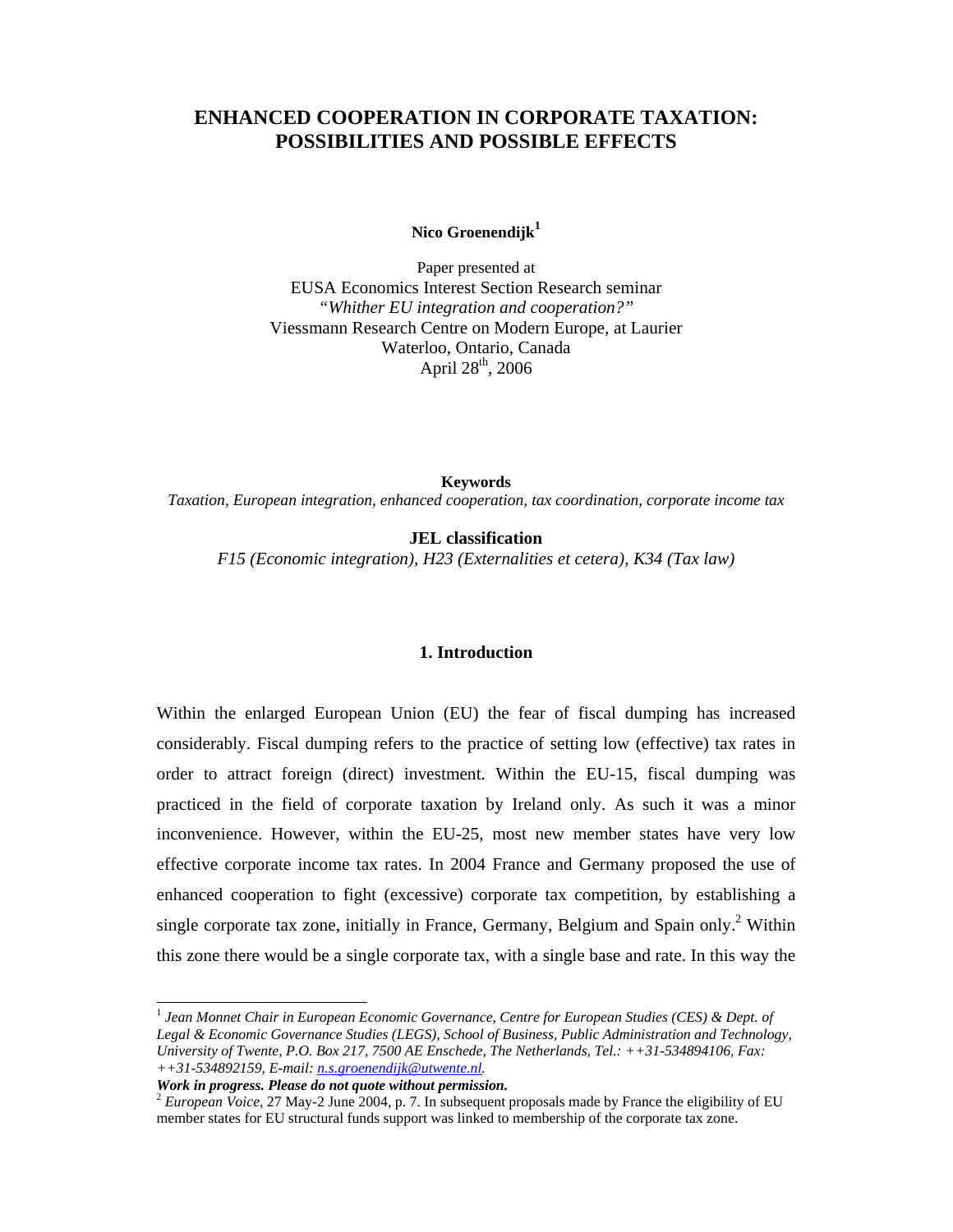countries within the zone would be able to compete with countries outside the zone (by reducing transaction costs for companies operating within the zone), and competition within the zone would be minimized.

This plea for enhanced cooperation in the field of corporate income taxation follows from the fact not much progress has been made in terms of harmonisation of direct taxes in the EU, as direct taxation is still subject to unanimity voting in the Council. With EU wide direct tax harmonisation having been put on the back burner (a line taken by former Commissioner Bolkestein and endorsed fully by current Internal Market Commissioner McCreevy, but less so by Taxation Commissioner Kovács) enhanced cooperation may well be the only way left to deal with issues of direct tax coordination in the EU.<sup>3</sup>

Just as the reasons for getting engaged in enhanced cooperation in taxation may be diverse (dealing with unanimity deadlock, tackling excessive tax competition, decreasing transaction costs and thus removing barriers to trade, allowing for intra-EU differences in policy preferences, et cetera), so are the forms such cooperation can take. "Enhanced cooperation" generally refers to the mechanism of Articles 43-45 of the EU Treaty.4 Cooperation between a subset of EU member states does not, however, have to follow the road laid out in the Treaty. Sub-integration can also take place outside the enhancedcooperation-framework and even outside the EU framework as such.

This paper deals with the possibilities for and possible effects of sub-integration in the field of (corporate) taxation. It is structured as follows. First, in *section 2*, we briefly discuss the state-of-affairs as far as corporate tax coordination in the EU is concerned. Next, in *section 3*, different forms of sub-integration in general will be discussed, and a taxonomy of sub-integration will be put forward. *Section 4* deals with possibilities for subintegration with regard to corporate taxation. *Section 5* focuses on current (and future) formal regulations regarding enhanced cooperation within the EU. *Section 6* deals with the

l

 $3$  Earlier pleas for the use of enhanced cooperation in taxation were made regarding environmental taxation, from 1999 onwards, by the European Commission, by European Parliament, by some Member States (Netherlands), and in academic circles. More recently (2004) a common Nordic approach in the EU (and including non-EU member Norway) was suggested to deal with the cross-border shopping effects of alcohol excise differentials between Norway, Sweden, Finland, Estonia, Denmark, Germany, and Poland (*EUObserver.com*, 20-10-2004). <sup>4</sup>

Title VII – Provisions on enhanced cooperation, was incorporated into the EU Treaty by the Treaty of Amsterdam, and became operational in May 1999. The provisions were later amended by means of the Treaty of Nice.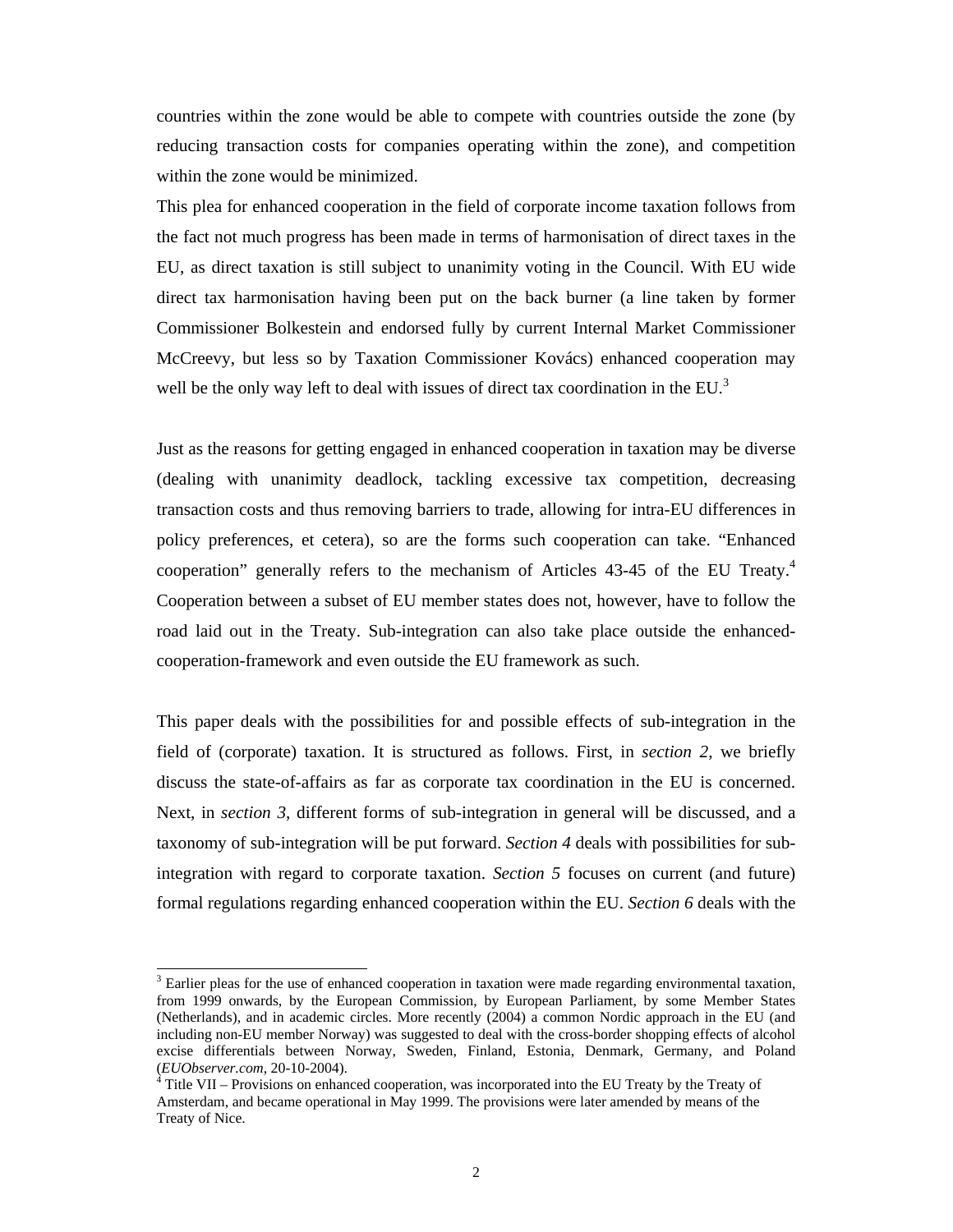possible effects of enhanced cooperation in the field of corporate taxation. *Section 7* concludes.

#### **2. Corporate tax coordination in the EU**

The harmonisation efforts of the EU have only been successful in the field of taxes on consumption (value added tax, excises), as a prerequisite of the completion of the Single European Market (SEM). Tax harmonisation efforts in the field of direct taxation display a multitude of reports, initiatives, Commission proposals, proposed Directives, draft Directives, preliminary draft Directives and such, the bulk of which were withdrawn later on. Apart from a Council Regulation on the application of social security schemes to individuals who choose to work in another member state, the harmonisation of direct taxes in the EU has been confined to certain aspects of corporate taxation, more precisely to:

a. the corporate income tax, and the withholding tax on dividends;

b. the withholding tax on interest;

c. the taxation of groups of companies (including taxation of parent-subsidiary dividends). With company taxation a twofold problem of double taxation arises. First, corporate profits are taxed as company profits (corporate income tax) as well as shareholders dividends (personal income tax). Each member state in the EU has dealt with this problem of double taxation differently. Most countries have some kind of dividend relief system, at the shareholder level (imputation system, tax credit system, or special personal income tax rate). Secondly, profits that are distributed to foreign investors (private investors, or foreign companies) may be taxed in the country where these profits arise, as well as in the country the investor resides. Basically, company profits in the EU are taxed according to the origin or source principle. What happens to repatriated profits, is outside the field of vision of the source state. Even if the source state provides for an identical treatment of domestic and foreign investors, it has no say over the tax treatment of 'exported profits'. Figure 1 shows the different systems used by different EU member states.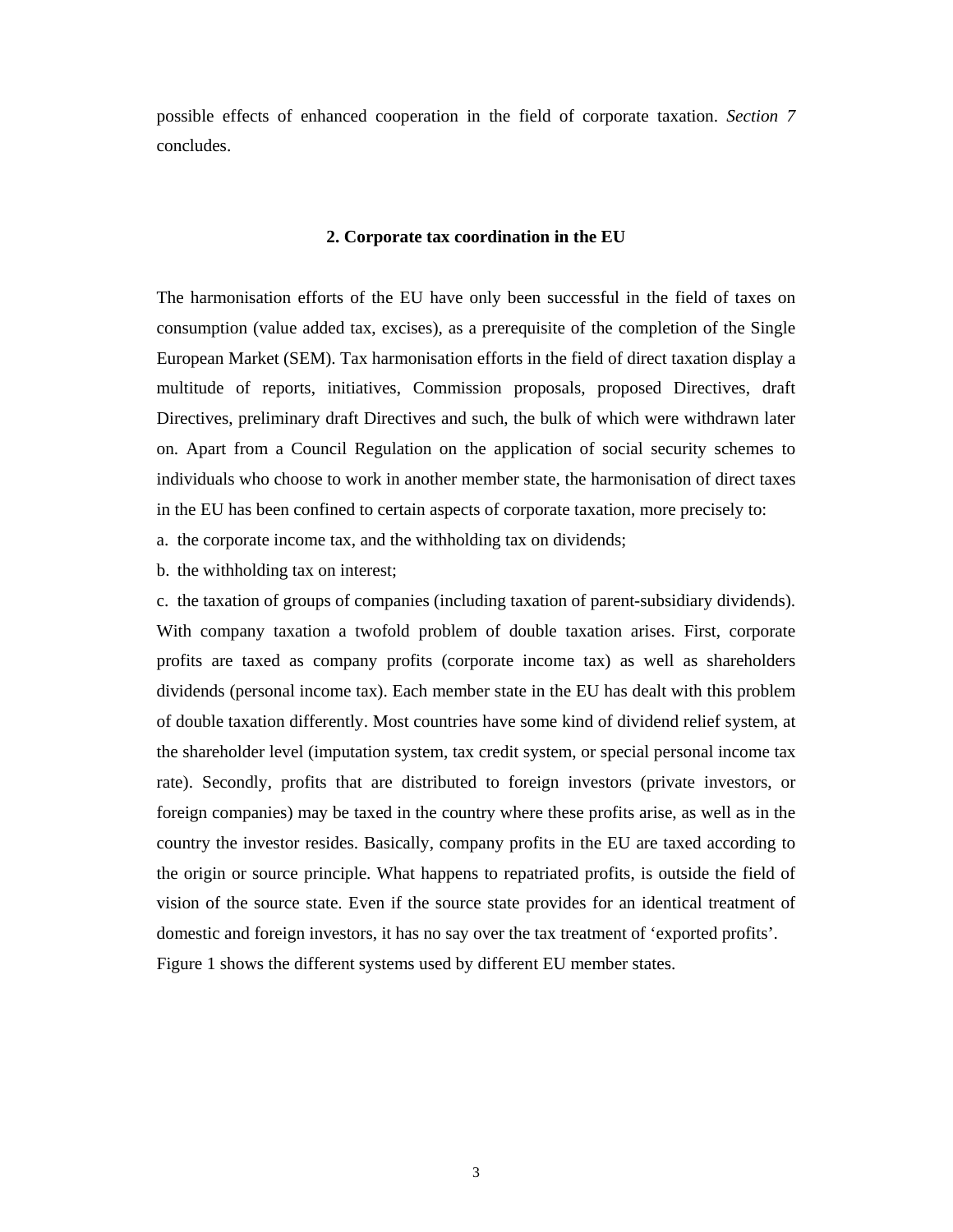*Figure 1: Different corporate income tax systems in the EU* 



*Taken from Finkenzeller & Spengel, 2004:14.*

Combined, these two double-taxation problems have proved to be insurmountable for the EU. Initially (in 1975) the European Commission aimed at eliminating double taxation on dividends through a full (i.e. base and rate) harmonisation of company tax systems. In 1990 these proposals were withdrawn, for lack of support from member states. The underlying problem is that imputation is more often than not offered to domestic shareholders only, which, of course, is discriminatory against foreign shareholders. Company taxes in the EU discriminate between (various kinds of) in-state and out-of-state investors and result in an arbitrary division of the company income tax base between the state of investment and the state of the investor. A shift to the residence principle would solve this problem, but would mean that countries forgo the right to tax income arising within their own territory, i.e. forgo on a considerable part of their "power to tax".

Therefore, the problem was approached by the Commission along the lines set out in the 1992 report of the Ruding Committee: aligning company tax systems, and restricting company tax rates (by setting a minimum and a maximum rate). But even that proved to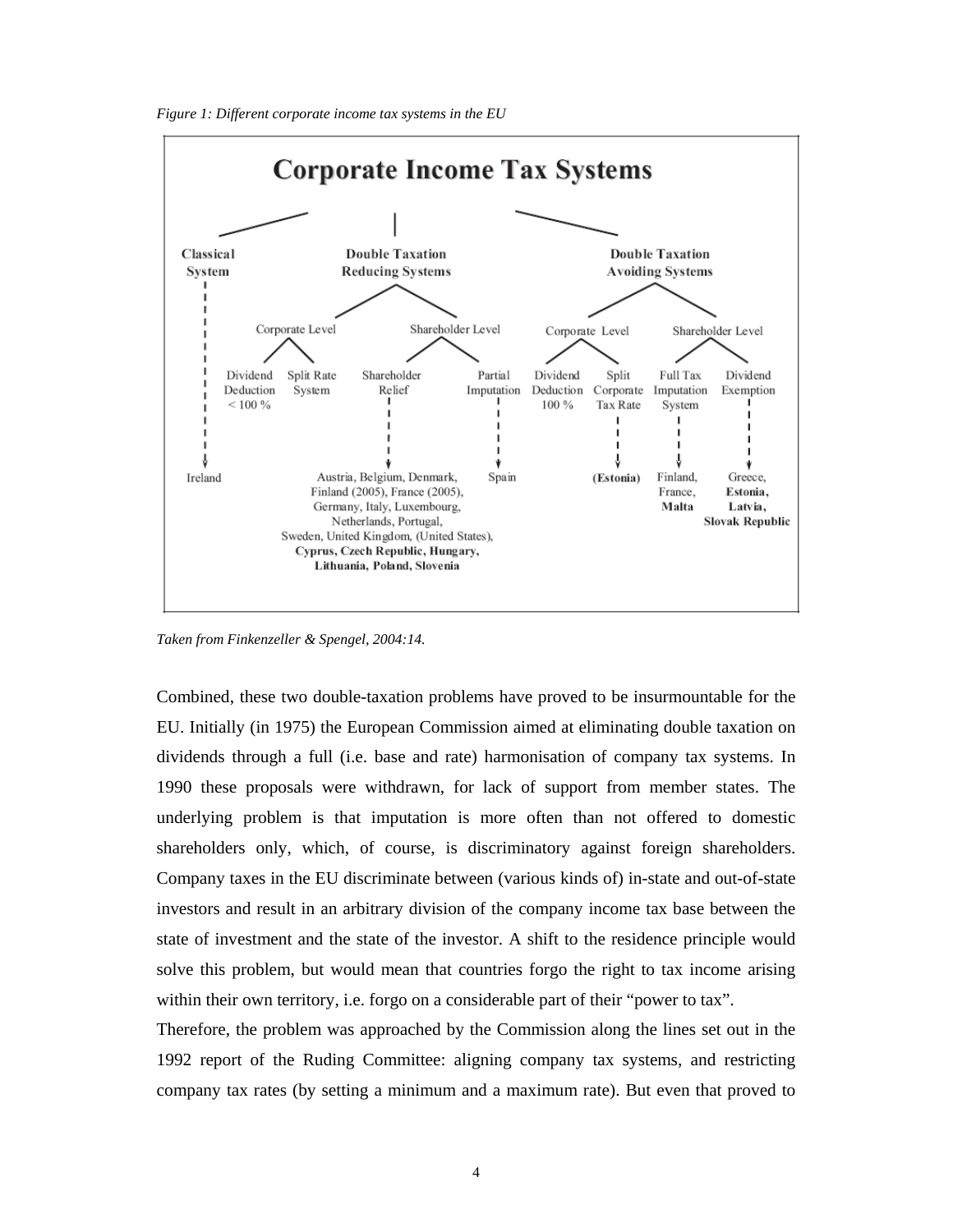be a bridge too far for most member states, which is why in 2001 the Commission came up with the idea of a Common Consolidated Corporate Tax Base (CCCTB). This CCCTB can be used by companies that are involved in cross-border activities within the EU to calculate their taxable profits, and the apportionment of these profits over the member states involved. Within this system member states are free to apply their own corporate tax rate to their portion of company profits. Although often presented as a harmonisation scheme, the CCCTB actually is an optional  $26<sup>th</sup>$  system next to 25 systems already in place. It is up to companies to decide whether they want to use the CCCTB or not (in the latter case they can still use the national systems).

The Commission is currently aiming to get the CCCTB introduced by the end of 2008.<sup>5</sup> Initially, the Commission expected the idea of a CCCTB to be supported by around 20 member states<sup>6</sup>, but apparently the idea is currently supported only by Austria, France, Belgium, Germany, Luxembourg, Italy, and Hungary. Most member states are hesitant, and some are outright opponents of the idea: United Kingdom, Ireland, Baltic States, Slovakia and Slovenia.<sup>7</sup> Commissioner Kovács has argued that if necessary the idea will be endorsed using the enhanced cooperation mechanism.

That brings us to the question whether enhanced cooperation is the only mechanism for sub-integration in the field of (corporate) taxation. Before returning to that question in section 4, we will first discuss sub-integration in more general terms.

#### **3. Sub-integration**

Sub-integration refers to an integration that takes place among some but not all members of an already existing (larger) integration, and can take different shapes. The first distinctive feature is whether sub-integration takes place within the EU institutional framework or not. If sub-integration uses another institutional framework it can either be labeled new integration or alternative integration.<sup>8</sup> *New integration* refers to subintegration outside the EU institutional framework dealing with policy areas that are not part of the EU policy domain. Sub-integration outside the EU institutional framework,

l

<sup>&</sup>lt;sup>5</sup> European Commission, 2006:8.

<sup>6</sup> *EurActiv*, Wednesday 26 October 2005. 7 *European Voice*, 13-19 April 2006, p. 7. 8

<sup>&</sup>lt;sup>8</sup> The distinction between the four types of (sub-)integration is based on but different from Su (2005a), who uses the terms opt-out integration (rather than alternative integration) and alienated integration (rather than odd integration).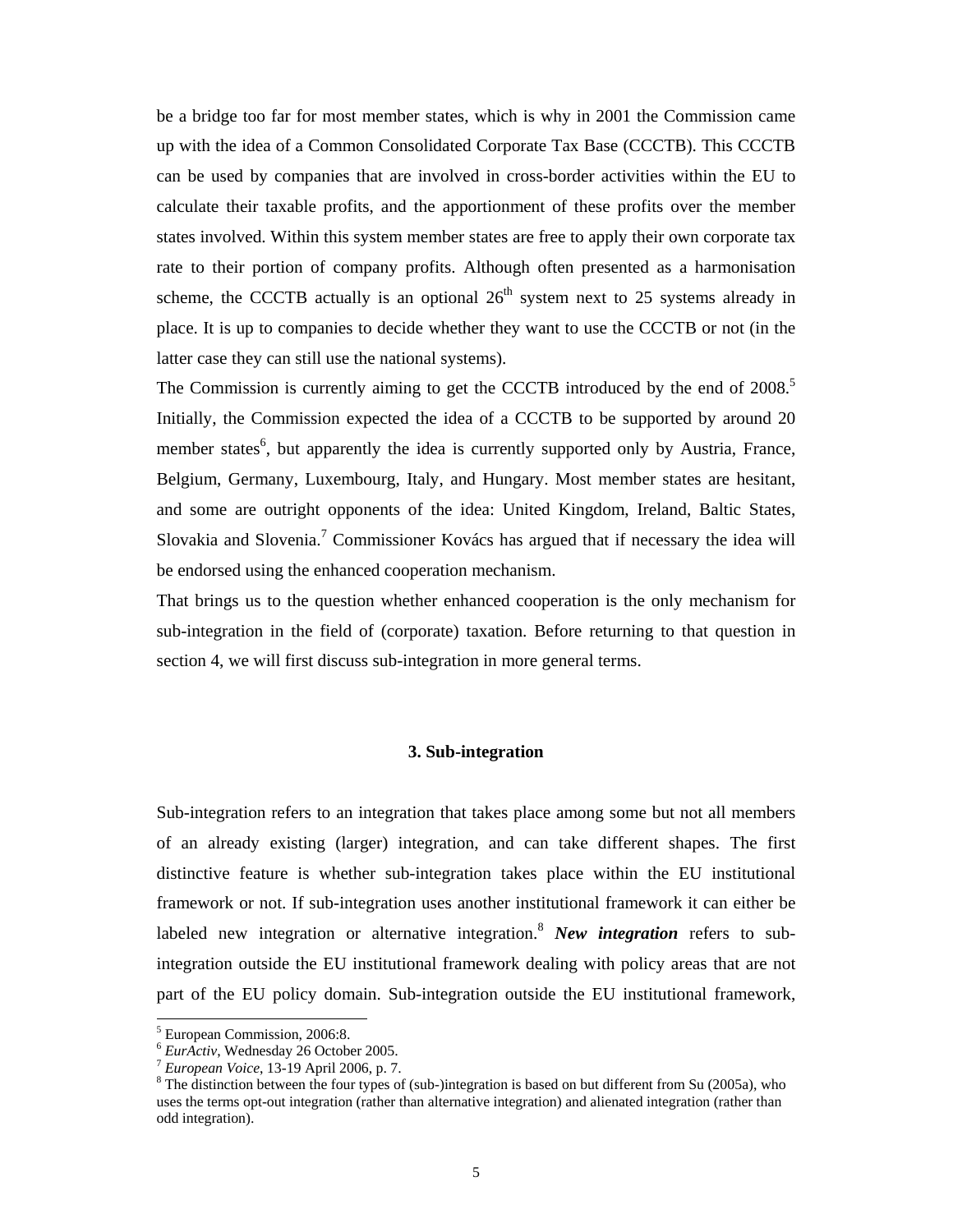concerned with policy areas that are within the EU domain, is called *alternative integration*. In both cases it is possible to cooperate with either EU member states only or with outsiders as well (third countries).

If sub-integration occurs within the EU institutional framework, there are again two possibilities. *Odd integration* is sub-integration that employs EU institutions but deals with policies outside the EU domain. *Differentiated integration* is sub-integration within the institutional framework as well within as the policy domain of the EU.

In the literature a large variety of concepts and terms has been put forward to denote certain types of sub-integration or "flexibility": inter se agreements, partial agreements, parallel procedures, two-speed Europe, multi-speed Europe, multi-speed integration, European vanguard, *avant-garde* group, *directoire*, pioneers' clubs, pioneers and followers, core Europe, *Kern Europas*, *Harter Kern*, *noyau dûr*, *centre de gravité*, centre of gravitation, variable geometry, *géometrie variable*, Europe à la carte, pick-and-choose, differentiated Europe, *Abgestüfte Integration*, two-tier Europe, multi-tier Europe, *plusiers niveaux*, concentric circles, *cercles excentriques*, magnetic fields, hub-and-spoke-Europe, eccentric ellipses, opt-in arrangements, opt-out arrangements, constructive abstention, declaratory abstention, positive abstention, active abstention, transition periods, special treatments, derogations, exemptions, flying geese, breakaway riders and pelotons.<sup>9</sup> All of these concepts deal with two forms of sub-integration only: either with alternative integration or with differentiated integration.

#### *3.1 Alternative integration*

Europe is abound with integration outside the EU framework. Being EU member does not mean countries have given up all other treaty-making authority, which is exercised in relation with third countries as well as co-EU-members. Such agreements are called *inter se* **agreements**, **partial agreements**, or **parallel procedures**. Some examples of alternative integration are:

- the Benelux cooperation between Belgium, the Netherlands and Luxembourg;

 $\overline{a}$ 

- the monetary union between Belgium and Luxembourg (which was later incorporated into the EMU);

<sup>&</sup>lt;sup>9</sup> See *inter alia* Wallace and Wallace (1995), Lansdaal (2002) and Federal Trust (2005) for overviews of concepts of "flexibility", on which the description offered here of different concepts is largely based.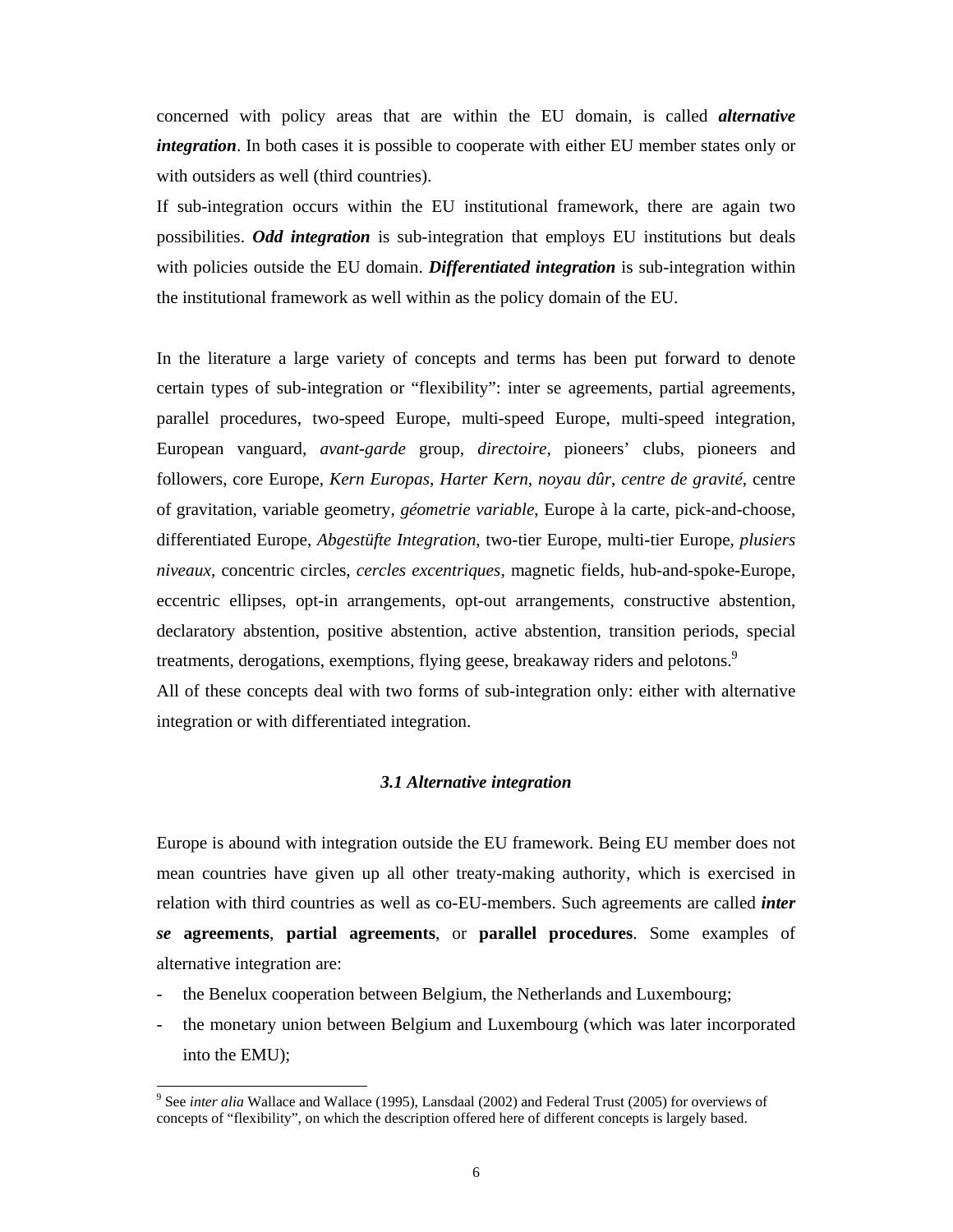- the Nordic cooperation between Finland and Sweden;
- the Schengen cooperation based on an Agreement signed in 1985 (and which later did became part of the EU framework by the Treaty of Amsterdam);
- Common Travel Area between the UK and Ireland;
- the Bologna Process dealing higher education, which now involves 40 European countries;
- the European Patent Organisation, which is made up of 31 European states, including all EU member states (except for Malta);
- cooperation within the framework of NATO and the Western European Union (WEU);
- cooperation within the OECD;
- various other bilateral or multilateral treaties on tax issues, environmental issues, culture and education.

In some of these cases (for instance the Benelux) the term alternative integration as a form of sub-integration may be misleading, because the "alternative" cooperation was already there before the larger integration within the EU framework. The EEC Treaty did not make an end to existing bilateral or multilateral treaties, a line which has been held on to with the various accession treaties.

Also, some of these forms of cooperation do not so much deal with functional cooperation (i.e. cooperation in a specific policy area) but have developed into forms of structured coordination of views in order to maximize influence on decision-making. Again, the Benelux is an example of such a structured coordination.

Interestingly, we can see that alternative integration has more than one potential advantage. First, with parallel agreements it is possible to cover a larger part of Europe than just the EU-25 (or before 2004: the EU-15). Secondly, alternative integration may be beneficial because the EU framework imposes all kinds of constraints (in terms of decision-making, legislation, democratic accountability et cetera). This clearly must be the case in those examples of alternative integration where the entire EU is involved. Thirdly, and contrarily, *inter se* agreements may be seen as a form of enhanced cooperation between a relatively small sub-set of member states, but without using the EU enhanced cooperation mechanism.

The success of alternative integration can be seen in two different lights. On the one hand, manifold alternative integration to a certain extent is the result of failure of integration within the EU framework. If member states cannot satisfactorily deal with policy problems inside the EU, they will start looking for alternative arrangements. On the other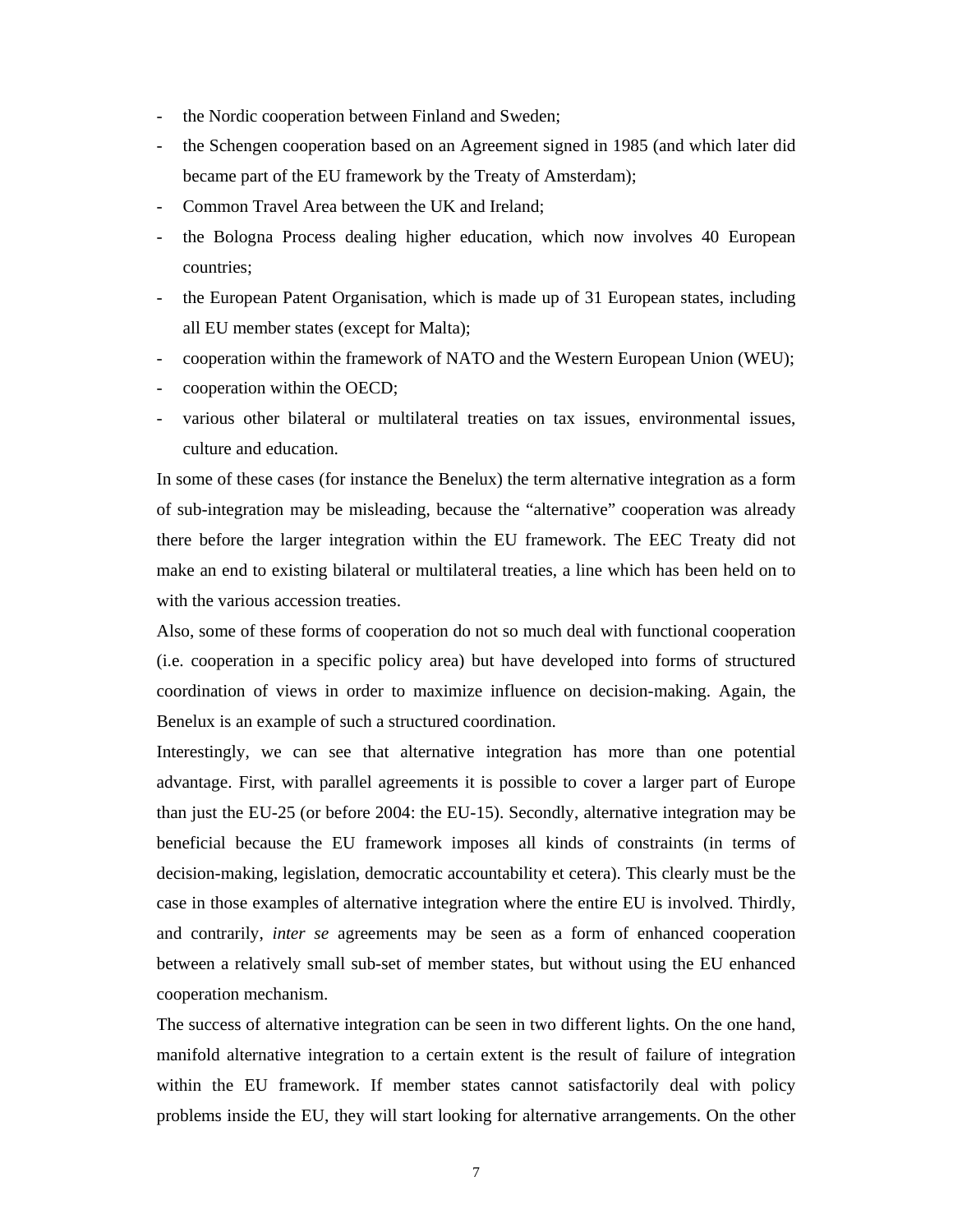hand, alternative integration is sometimes perceived as a threat to the larger EU integration, and all kinds of possibilities for differentiated integration (within the EU institutional framework), to which we now turn, have developed - especially since the Treaty of Maastricht- as an alternative to "alternative" integration.

### *3.2 Differentiated integration*

The starting point to discuss differentiated integration (i.e. sub-integration within the EU institutional framework and policy domain) is the EU default mode of integration, which involves uniformity in time and matter (monolithic integration or unitary integration). Common goals are set, EU wide, and are to be reached at a certain uniform point of time by all member states.

Departure from this default mode is possible along a number of dimensions:

- 1. Differentiation can refer to time only as opposed to differentiation in time and matter. Put differently: to what extent should sub-integration eventually be an exclusive thing? If there is differentiation in time only, common -EU wide- goals are retained but may be reached at different points of time by different member states. Sub-integration in this sense is open to all, and indeed is successful only if eventually all members of the larger integration participate (after which the sub-integration is simply absorbed into that larger integration). If there is differentiation in time and matter, aiming at and attaining certain policy goals will be exclusive to the 'insiders';
- 2. Sub-integration may deal either with a single issue (or a few single, non-related issues) or with a multitude of (potentially interrelated) policy issues;
- 3. Sub-integration can differ as far as the size of the group of insiders is concerned (relative to the size of the group of outsiders);
- 4. The composition of the group of insiders can be steady across the range of policy areas in which sub-integration occurs, but which can also vary (mixed coalitions);
- 5. Moreover, such coalitions can be more or less stable over time;
- 6. There can be a difference in influence in issues of the larger integration between those member states inside and those member states outside the sub-integration.

The closest thing to the default mode of unitary integration is differentiation in time only, on a limited number of issues, and involving a limited number of outsiders. **Transitional arrangements, temporary derogations and/or exemptions** (to the *acquis*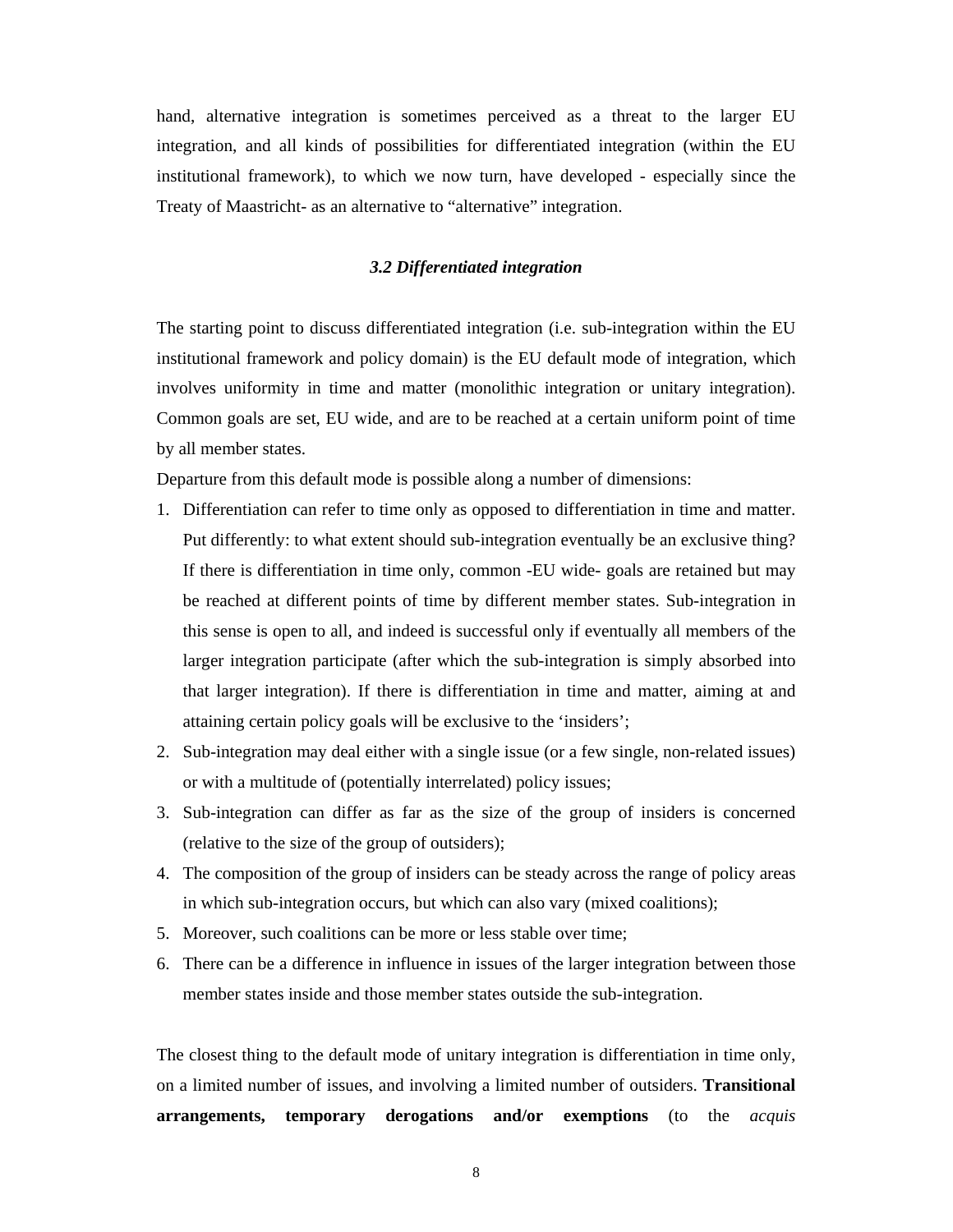*communautaire*) are a clear example of this kind of sub-integration. Such differentiation has always been part of the Treaties (and of numerous Protocols) and of specific Community Directives. **Constructive abstention (declaratory abstention, positive abstention, active abstention)** is yet another possibility, restricted by the Treaty (Art. 23 TEU, see also Art. III-201 of the draft Constitutional Treaty) to specific measures taken as part of the Common Foreign and Security Policy (CFSP). With constructive abstention a member state can simply declare that it does not support the decision taken and will not apply it itself, but accepts that the decision commits the Union.<sup>10</sup> Constructive abstention to a large extent resembles the more general idea of a (temporary and single-issue) **optout** clause, as for instance used by the United Kingdom and Denmark to be left out of the third stage of Economic and Monetary Union (EMU).

If a larger number of member states opt-out, but these outsiders are still expected to catchup with the others at a later stage, such sub-integration can be labeled **multi-speed Europe (two-speed Europe, multi-speed integration)**. The idea here is that European integration is driven forward by a sub-group of member states, but no member state is excluded in the long run nor can member states exclude themselves everlastingly. Differentiation is allowed to exist temporarily only. A special case of multi-speed is **Abgestüfte Integration**. Member states agree on particular policy objectives, but specific timetables or stages of adoption by individual member states are set. Differentiation here is a matter of (timing of) policy implementation rather than policy goals.

The multi-speed concept is rather similar to the idea of a **European vanguard group (***avant-garde* **group,** *directoire***, pioneers' clubs, pioneers and followers, pathfinders, breakaway riders)**. Again, the final goal is to reach shared objectives, with the vanguard group braking ground and shaping these objectives along the way.

Other forms of differentiated integration assume that differentiation is not necessarily temporary. The idea of a **core Europe** (*Kern Europas***,** *Harter Kern***,** *noyau dûr*) assumes a highly restricted membership of that core which is (potentially) permanently limited. The core countries get engaged in far deeper integration than member states outside the core. The latter do not longer constrain the former. The deeper integration does involve multiple related issues, and core countries do have a considerably larger overall influence

 $\overline{a}$ 

<sup>&</sup>lt;sup>10</sup> If the members of the Council qualifying their abstention in this way represent at least one third of the Member States comprising at least one third of the population of the Union, the decision shall not be adopted.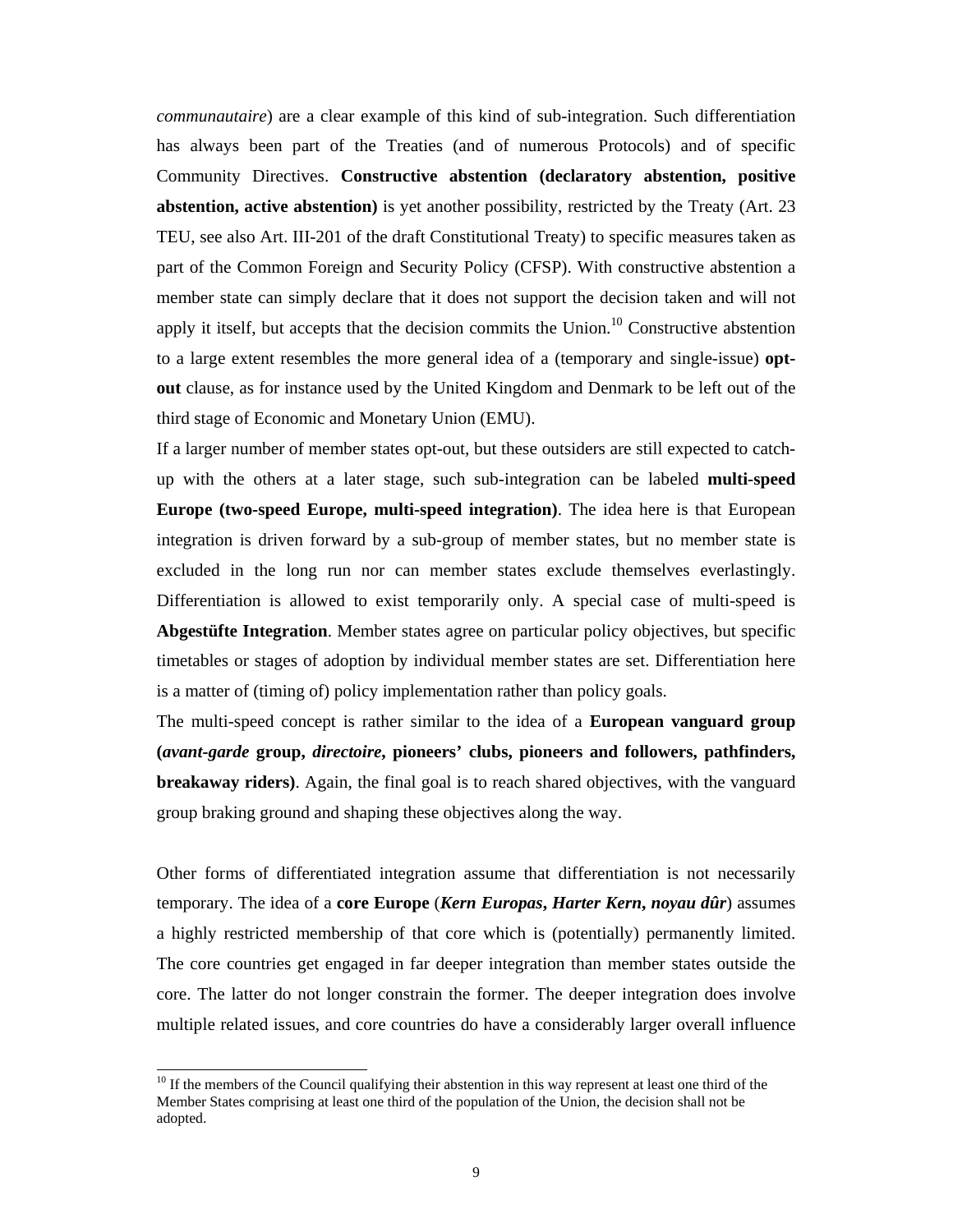than countries outside the core. The idea of a **two-tier Europe** is essentially the same, but uses another kind of visualization.<sup>11</sup> The related ideas of **concentric circles** (*cercles excentriques*) and of **multi-tier Europe (***Europe de plusiers niveaux*) differ in that they assume the existence of more than just two groups (insiders <> outsiders).

**Variable geometry** (*géometrie variable*) is yet another concept of sub-integration. It also assumes a permanent state of sub-integration to be established, due to the fact that integrative capacities and desires will vary across the Union. Variable geometry envisages a series of different policy areas (on top of the internal market), all of which would have varying membership (or: policy consortia).<sup>12</sup> Contrary to the idea of a hard core, which puts a permanent set of member states in the middle of integration, variable geometry starts from the internal market as core policy, around which various other policies have developed and will develop. This policy area configuration as well the membership of the different policy consortia is however rather stable. The latter is not necessarily the case with **Europe à la carte** (or: **pick-and-choose**, or: **opt-in-opt-out**). Moreover, the policy core here is not a full-fledged internal market but a common trading zone.

Table 1 summarizes (and complements) the above.

 $\overline{a}$ 

<sup>&</sup>lt;sup>11</sup> The same goes for concepts like magnetic fields, centre of gravitation, and hub-and-spoke Europe.

<sup>&</sup>lt;sup>12</sup> The concept of eccentric ellipses (Gomes de Andrade, 2005) is one way of visualizing this variable geometry.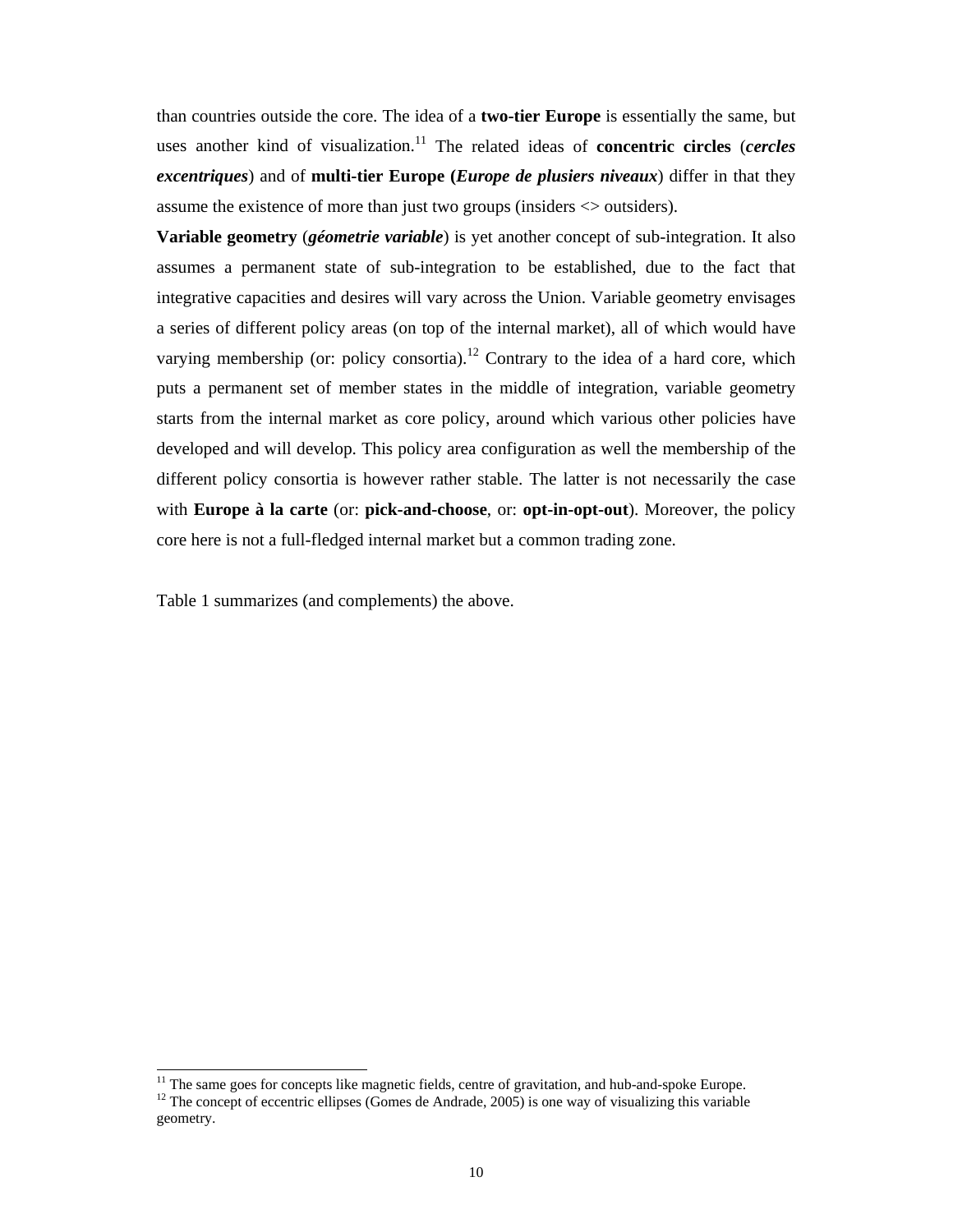*Table 1: Characteristics of different types of differentiated integration* 

|                                                                                                                                  | Differentiation in<br>time only or in time<br>and matter? | Single or<br>multiple<br>issues | Nummer and size of<br>insider/outsider<br>groups          | Single $\leq$<br>mixed coalitions<br>across policy<br>areas | Stability of<br>$\text{condition}(s)$<br>over time | Concentration of<br>overall<br>influence/power |
|----------------------------------------------------------------------------------------------------------------------------------|-----------------------------------------------------------|---------------------------------|-----------------------------------------------------------|-------------------------------------------------------------|----------------------------------------------------|------------------------------------------------|
| Transition periods, special treatments,<br>derogations, exemptions, « differentiated<br>Europe $\ast$                            | Time only                                                 | Single<br>issue                 | Outsider group: small                                     |                                                             |                                                    |                                                |
| Constructive abstention,<br>declaratory/positive/active abstention                                                               | Time only                                                 | Single<br>issue                 | Outsider group: small                                     |                                                             |                                                    | L,                                             |
| Opt-out arrangements                                                                                                             | (In principle) time<br>only                               | Single<br>issue                 | Outsider group: small                                     | $\overline{\phantom{0}}$                                    | $\overline{\phantom{a}}$                           | L,                                             |
| Multi-speed Europe, multi-speed<br>integration, two-speed Europe                                                                 | (In principle) time<br>only                               | Single or<br>multiple<br>issues | Insider and outsider<br>groups: medium size               | Single coalition                                            | Stable                                             | Powerful insiders                              |
| Abgestüfte Integration                                                                                                           | Time only                                                 | Single<br>issue                 | Multiple groups, or<br>individual<br>implementation       |                                                             |                                                    |                                                |
| European vanguard, avant-garde group,<br>directoire, pioneers's clubs, pioneers and<br>followers, breakaway riders and pelotons  | (In principle) time<br>only                               | Single or<br>multiple<br>issues | Insider group: small                                      | Mixed<br>coalitions                                         | Changing                                           | No concentration of<br>power                   |
| Core Europe, Kern Europas, Harter Kern,<br>novau dûr                                                                             | In time and matter                                        | Multiple<br>issues              | Insider group: small                                      | Single coalition                                            | Stable                                             | Powerful insiders                              |
| Two-tier Europe, multi-tier Europe, plusiers<br>niveaux                                                                          | In time and matter                                        | Multiple<br>issues              | Insider and outsider<br>group: medium size                | Single coalition                                            | Stable                                             | Powerful insiders                              |
| Concentric circles, cercles excentriques,<br>magnetic fields, centre de gravité, centre of<br>gravitation, hub-and- spoke Europe | In time and matter                                        | Multiple<br>issues              | Multiple relatively<br>small groups                       | Single<br>coalitions                                        | Changing                                           | Powerful insiders                              |
| Variable geometry, géometrie variable,<br>eccentric ellipses                                                                     | In time and matter                                        | Multiple<br>issues              | Multiple relatively<br>small groups (policy<br>consortia) | Mixed<br>coalitions                                         | Changing                                           | No concentration of<br>power                   |
| Europe à la carte, pick-and-choose, opt-in-<br>opt-out                                                                           | In time and matter                                        | Multiple<br>issues              | Multiple relatively<br>small groups                       | Mixed<br>coalitions                                         | Changing                                           | No concentration of<br>power                   |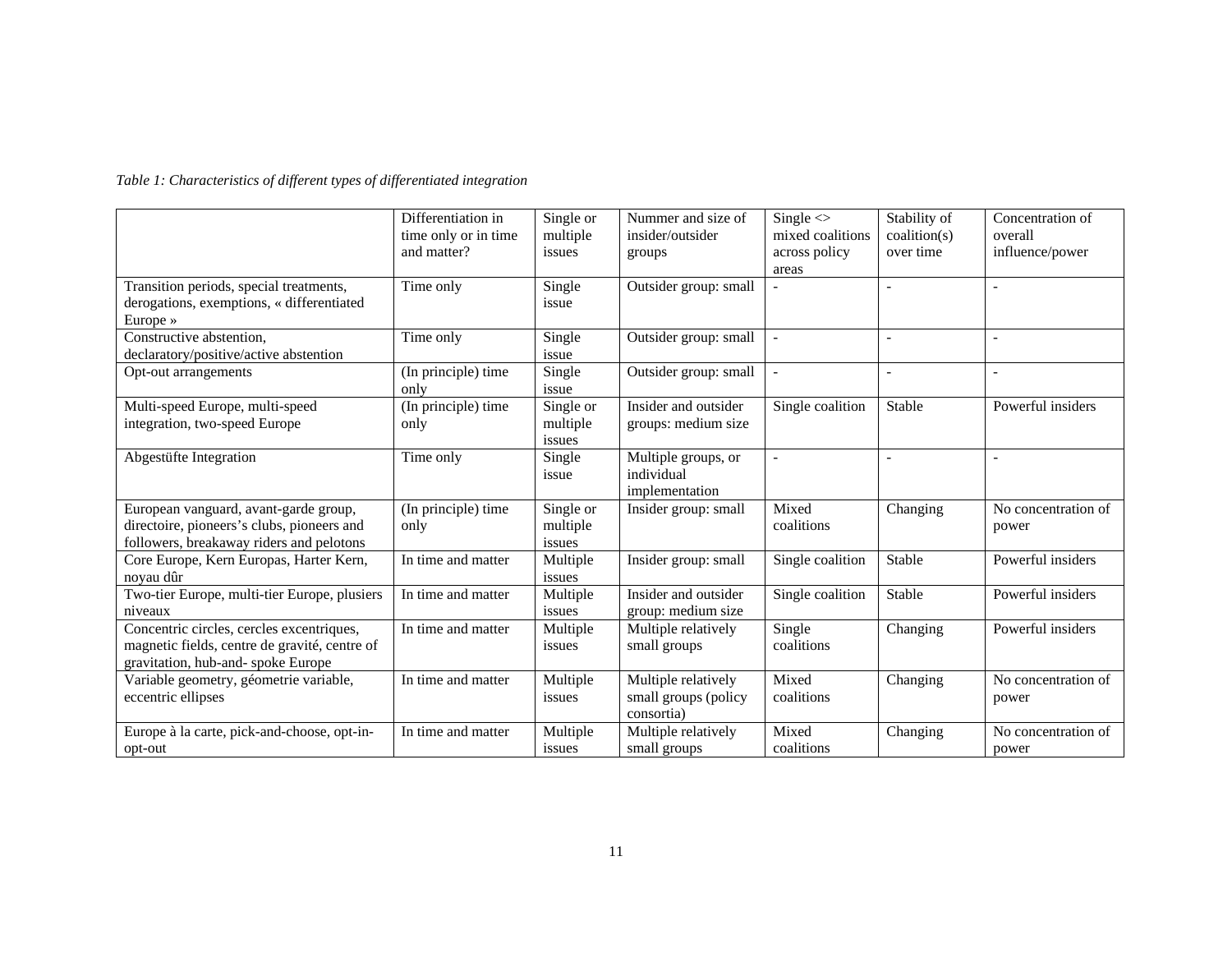The table clearly shows that the differences between the various forms of differentiated integration are gradual only, and it is hard to label actual examples of differentiated integration. The EMU, for instance, can be considered as an example of two-speed Europe, resembles a vanguard group, involves opt-outs, but can also be regarded as the current and future EU core.

Moreover, the difference between odd integration (defined in the previous section as integration within the EU framework but dealing with policies outside the EU competencies) and differentiated integration, rests on the assumption that there is a stable EU policy domain. But what may be odd integration at first, can easily become differentiated integration as views on what policy areas the EU should deal with evolve over time, possibly as a result of vanguard group activity.

Finally, not included in our discussion is the possibility of partial EU membership and extended associations, which of course is close to the European core idea, or the idea of concentric circles.<sup>13</sup>

The different types of flexibility are of course linked to certain views on how European integration should proceed, and in some cases can be linked to specific member states. The idea of a Europe *à la carte* can be regarded as a mechanism to break federalist dynamism (Philippart and Sie Dhian Ho, 2003:110) and has been put forward in 1994 by then Prime Minister John Mayor.14 Ideas like the *noyeau dûr*, *géometrie variable*, and *cercles excentriques* have been advocated by French politicians (Delors, Mitterand, Balladur), assuming a Franco-German coalition at the heart and at the helm of Europe.<sup>15</sup>

As Su (2005b) argues, the necessity to start thinking and talking about differentiated integration was raised due the upcoming enlargement of the EU. In his analysis (partly building on Philippart and Sie Dhian Ho) enlargement has been postponed time and time again, in order for the EU to reach consensus on mechanisms it could use to deal with diversity, which explains the emergence of opt-outs, the increased importance of subsidiarity, the embracement in 2000 of the open method of policy coordination, and – last but not least- of enhanced cooperation. When it became clear quite early in the process

 $\overline{a}$ 

<sup>&</sup>lt;sup>13</sup> See Su (2005b:524) for a more detailed description of this –French- idea of different circles, with the outer circle consisting of EU partners rather than EU members.

<sup>&</sup>lt;sup>14</sup> In his William and Mary Lecture given in Leiden in June 1994.

<sup>&</sup>lt;sup>15</sup> See Lansdaal (2002) for a more detailed discussion of joint Franco-German ideas in this field.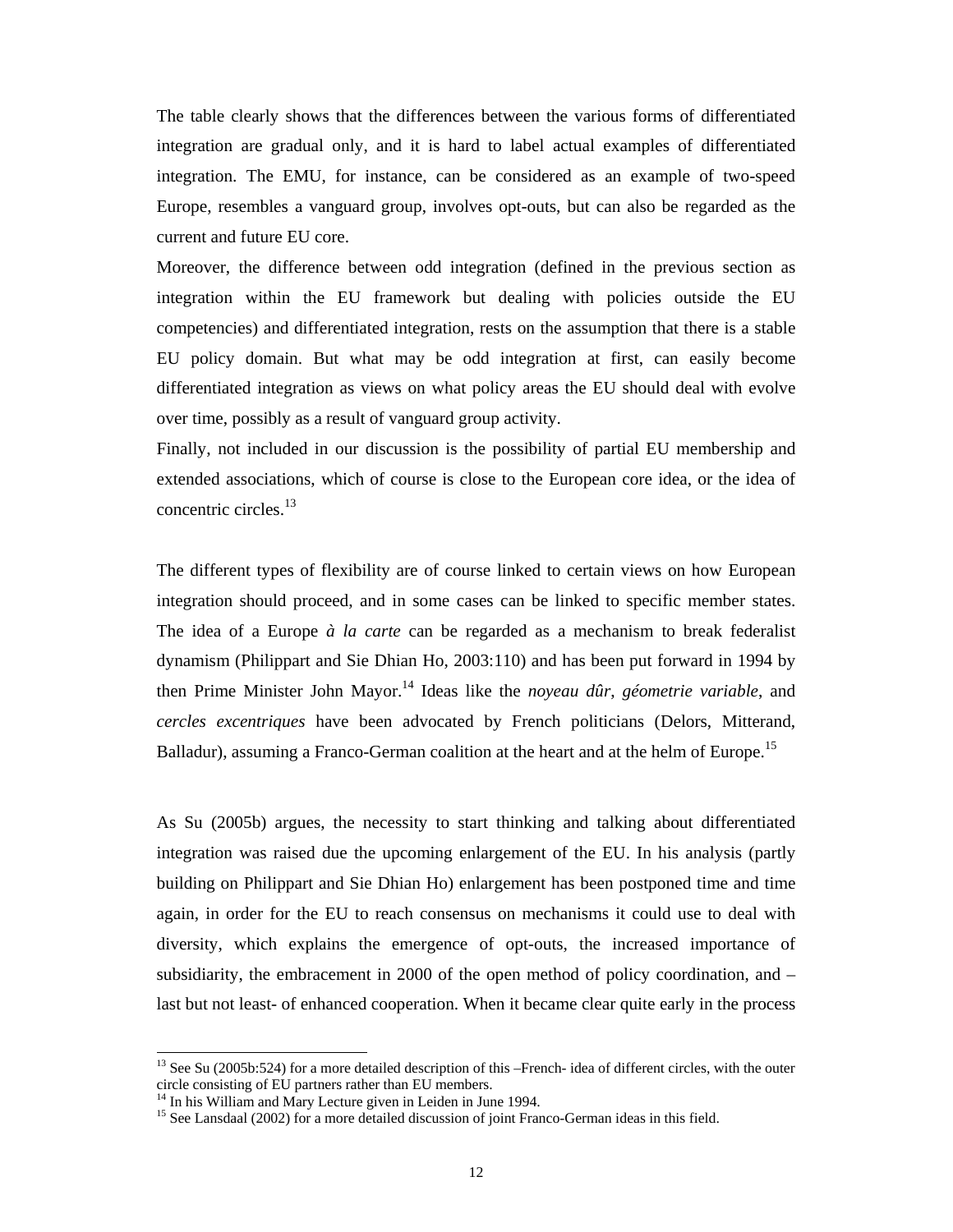that the CEE countries would not content themselves with association agreements but wanted "full" EU membership, and EU leaders –pressured by Germany- had to give enlargement the green light (in Copenhagen, June 1993), a new mechanism had to be found to make differentiation between EU members possible.

#### **4. Sub-integration and corporate taxation**

A complex and diverse pattern of tax co-ordination has developed in the EU, in which four major co-ordinating instruments can be made out (Groenendijk, 1999):

- the use of directives and resolutions for harmonisation of taxes, and based on that the 'use' (especially by the Commission) of the Court of Justice to fight discriminatory taxation;
- the use of multi-lateral agreements within the EU framework, but without use of the enhanced cooperation mechanism. Obviously, we are referring here to the use of the Code of Conduct for business taxation, on which the Ecofin Council agreed on 1 December 1997. This Code prevents the introduction of new fiscal measures that could influence the place of investment, like tax measures which provide for a significantly lower effective level of taxation (including zero taxation) than those which generally apply in the member states in question, like granting special advantages only to nonresidents, like providing rules for calculating the profits of multinationals which deviate from OECD-rules, and like the less strict application of tax regulations by the tax authorities. The Code of Conduct provides for a review process to determine which potentially harmful measures are actually harmful and which have to be rolled back. For new measures there is a standstill clause: member states will refrain from introducing new harmful measures. Although the Code was conducted by the EU-15, and is formally not part of the *acquis communautaire*, in the accession treaties all new EU members states have declared to live up to the  $Code<sup>16</sup>$ ;
- the use of numerous bilateral agreements, outside the EU framework, like tax treaties<sup>17</sup>;
- the use of multi-lateral agreements outside the EU framework, particularly within the OECD (and using OECD model tax treaties).

 $\overline{a}$ 

<sup>&</sup>lt;sup>16</sup> Strictly speaking, because the Code is upheld EU wide, there is no sub-integration involved here.

<sup>&</sup>lt;sup>17</sup> See for instance the *IBFD European Tax Handbook 2005* for an overview.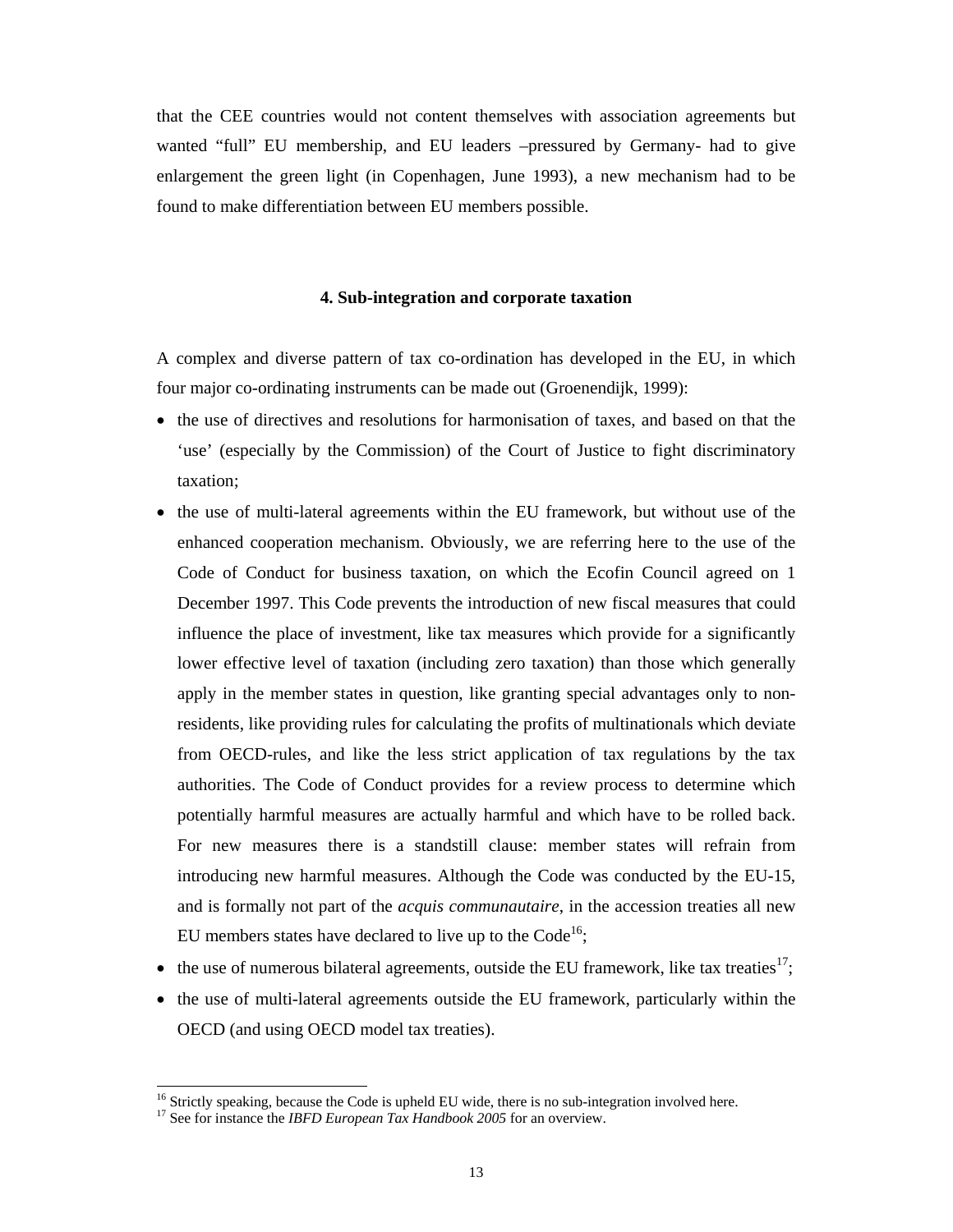The former two instruments are used especially in indirect taxation; the latter two are dominant in direct taxation. In other words: alternative integration is very common when it comes to corporate taxation. Such integration does not fundamentally deal with the basic problem of having 25 different corporate tax systems, but it does take the edge off the main negative effects of having all these different systems.

In corporate taxation, (sub-)integration has largely taken place outside the EU. As became clear in sections 1 and 2, there is a growing body of opinion that enhanced cooperation (i.e. sub-integration within the EU framework) is also feasible. We will now turn to the formal regulations (section 5) and possible effects (section 6) of enhanced cooperation in corporate taxation.

#### **5. Enhanced cooperation: formal regulations**

Provisions regarding "closer cooperation" appear for the first time in the 1997 Amsterdam Treaty, following the 1996 IGC. Three years later these provisions were augmented and restated (now using the term "enhanced cooperation") by means of the Treaty of Nice, following the 2000 IGC. The Treaty of Nice became effective on February 1, 2003. In the draft Constitutional Treaty the Nice mechanism has been subjected to further changes.<sup>18</sup>

The closer cooperation mechanism of the *Treaty of Amsterdam* was a very cautious and rather general mechanism allowing a group of willing states to undertake closer cooperation among themselves while using the institutional mechanisms of the EU, but only if others would allow them to do so (De Witte, 2004: 145). This mechanism was established in the first and third pillars, and contained an emergency brake procedure: Council had to decide on closer cooperation by qualified majority but any member state, for important and stated reasons of national policy, could refer the proposal to the European Council for a unanimous decision (constituting a *de facto* veto right).

l

<sup>&</sup>lt;sup>18</sup> Articles 43-45 Treaty on European Union (substantive and procedural conditions in general), Articles 11 and 11a Treaty establishing the European Community (decisions on enhanced cooperation proposals in the first pillar), Article 40 Treaty on European Union (specific substantive conditions, second pillar), Articles 40a and 40b Treaty on European Union (decisions on enhanced cooperation proposals in the second pillar), Articles 27a-27b Treaty on European Union (specific substantive conditions, second pillar ), Articles 27c-27e Treaty on European Union (decisions on enhanced cooperation proposals in the third pillar). In the Draft Constitutional Treaty enhanced cooperation is dealt with in Articles I-43 and III-321-329.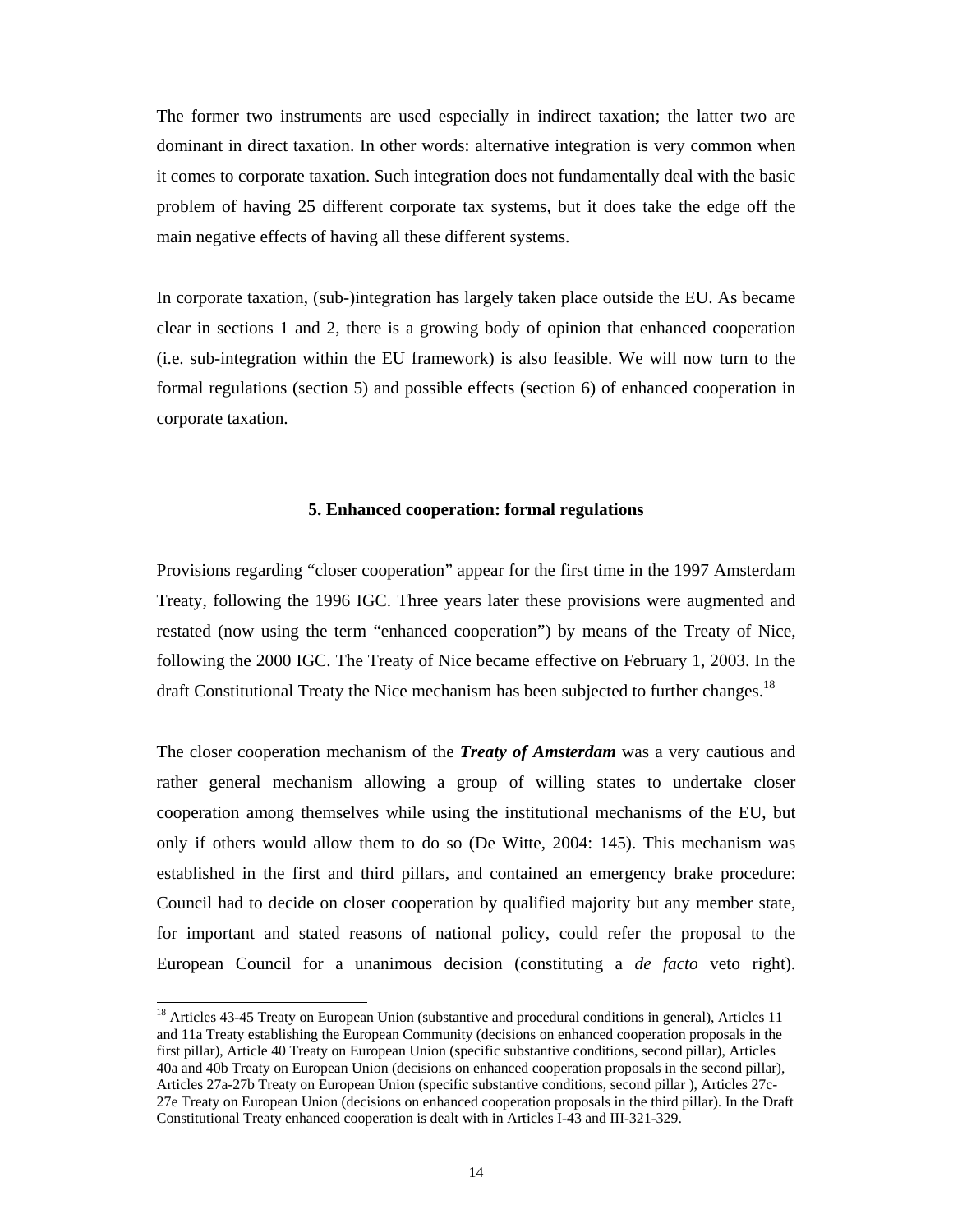Furthermore, closer cooperation had to be endorsed by a majority of member states (smaller groups were not allowed). The provisions of the Treaty of Amsterdam have never been used.

The *Nice Treaty* did away with the emergency brake procedure (in the first and third pillar) and extended enhanced cooperation to the second pillar (CFSP) but with an emergency brake (i.e. veto) procedure. In the first and second pillar proposals for enhanced cooperation (put to the Council by the Commission following a request from the member states involved) are subject to a qualified Council majority. The number of member states required for launching the procedure has changed from the majority to the fixed number of eight member states.

Under the Nice Treaty enhanced cooperation is subject of a number of conditions, either substantive or procedural.

The *substantive conditions* can be clustered as follows (following Philippart, 2003b). First, there are conditions specifying *what enhanced cooperation should aim at*. It should aim at furthering the objectives of the Union, at protecting and serving EU interests, and at reinforcing the process of European integration. Secondly, there is a list of *what enhanced cooperation may not entail in light of the Union's cohesion and internal coherence.*  Enhanced cooperation must respect the Treaties and the single institutional Union framework. It must not affect the *acquis communautaire* and must respect the whole of the Union's policies. It must not undermine the internal market nor economic and social cohesion. Thirdly, several conditions deal with the *protection of member states not participating in the enhanced cooperation*. Enhanced cooperation must respect the competences, rights, and obligations of the outsiders. It must not constitute a barrier to or discrimination in trade and must not distort competition. Fourthly, it is stated in which areas enhanced cooperation is simply *forbidden*. Enhanced cooperation is prohibited were the Union has no powers. It is prohibited in fields under the exclusive competence of the Union, and (within the second pillar) it must not have any military and defence implications.

The *procedural conditions* are as follows. There is a participation threshold of eight member states. Enhanced cooperation is a last resort (i.e. when it has been established within the Council that the objectives of such cooperation cannot be attained within a reasonable period by applying the relevant provisions of the Treaties). And there is openness of enhanced cooperation to all EU member states, at all times, with participation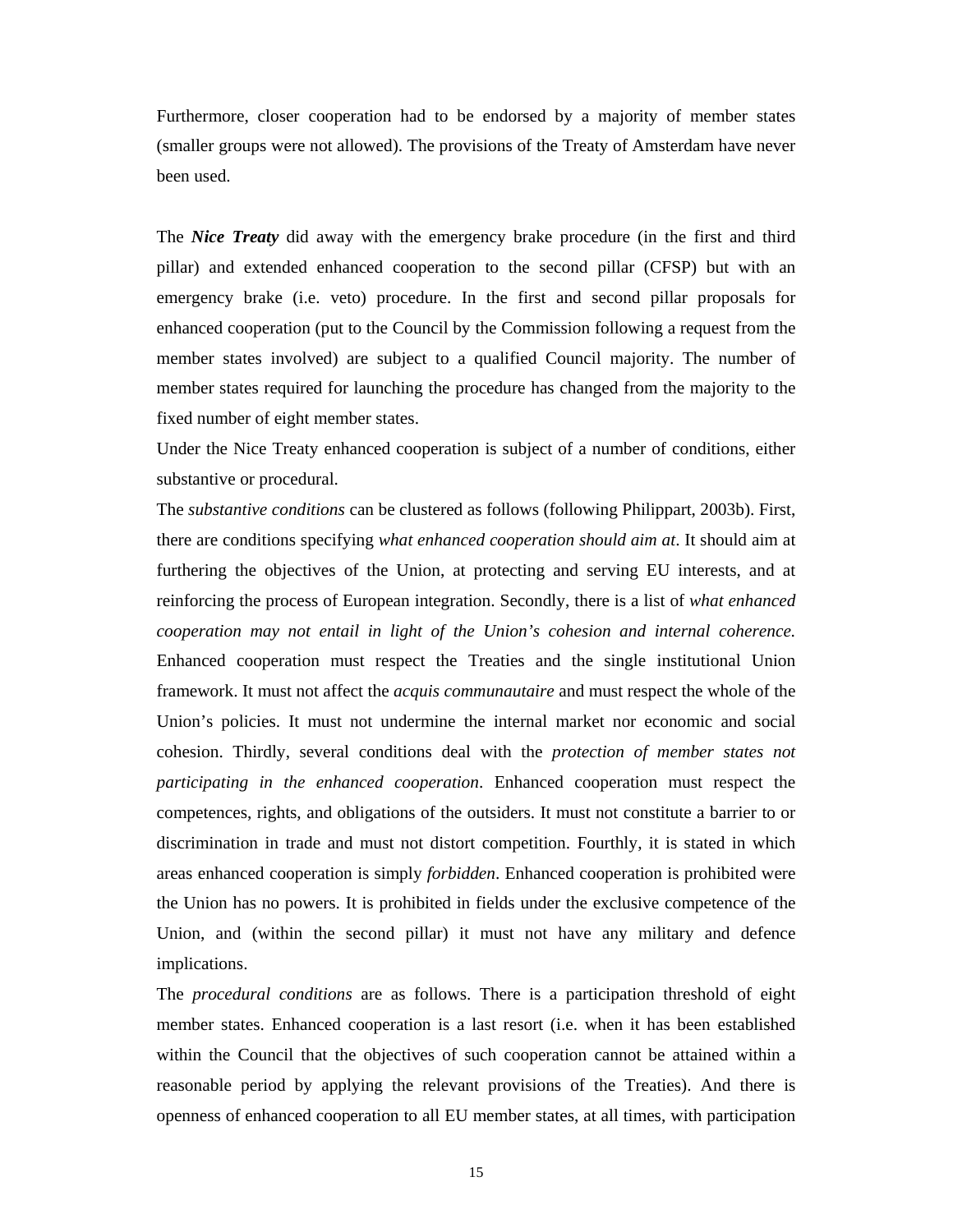to be encouraged by the Commission and by the member states already engaged in enhanced cooperation.

Decision-making within enhanced cooperation unions is envisaged as follows. All EU members are able to take part in deliberations, but only enhanced cooperation union members shall take part in adoption of decisions. The same decision rules (qualified majority rule, unanimity) and procedures (including Commission and EP involvement) apply as in the Union at large. Acts adopted and decisions taken within enhance cooperation unions shall not become part of the Union *acquis* (which new member states must adapt). They are not binding to the outsiders. Expenditure resulting from enhanced cooperation (other than administrative costs) will be borne by the insiders only.

The *Draft Constitution* has stripped the enhanced cooperation mechanism of some of the conditions mentioned above (which by some were largely considered to be superfluous anyway; see Philippart 2003a, 2003b), but most provisions have been retained, albeit rephrased:<sup>19</sup>

- enhanced cooperation should aim at furthering the objectives of the Union, protecting its interests, and at reinforcing the process of European integration;
- it should be established within the framework of the Union's non-exclusive competences;
- it may make use of the Union's institutions;

 $\overline{a}$ 

- it shall comply with the Union's Constitution and law. It is however possible for the member states engaged in enhanced cooperation to decide (unanimously) to take decisions by qualified majority even if in the specific area unanimity is the rule;
- it should be open at all times to all EU member states;
- it is a last resort (i.e. it has to be established within the Council that the objectives of such cooperation cannot be attained within a reasonable period by the Union as a whole);
- a participation threshold of one third of all member states (rather than the fixed number of eight member states);
- all EU members are able to take part in deliberations, only enhanced cooperation union members shall take part in the vote;

 $19$  We refrain here from discussing the special provisions for enhanced cooperation in the area of CFSP as the focus in this paper is on tax matters.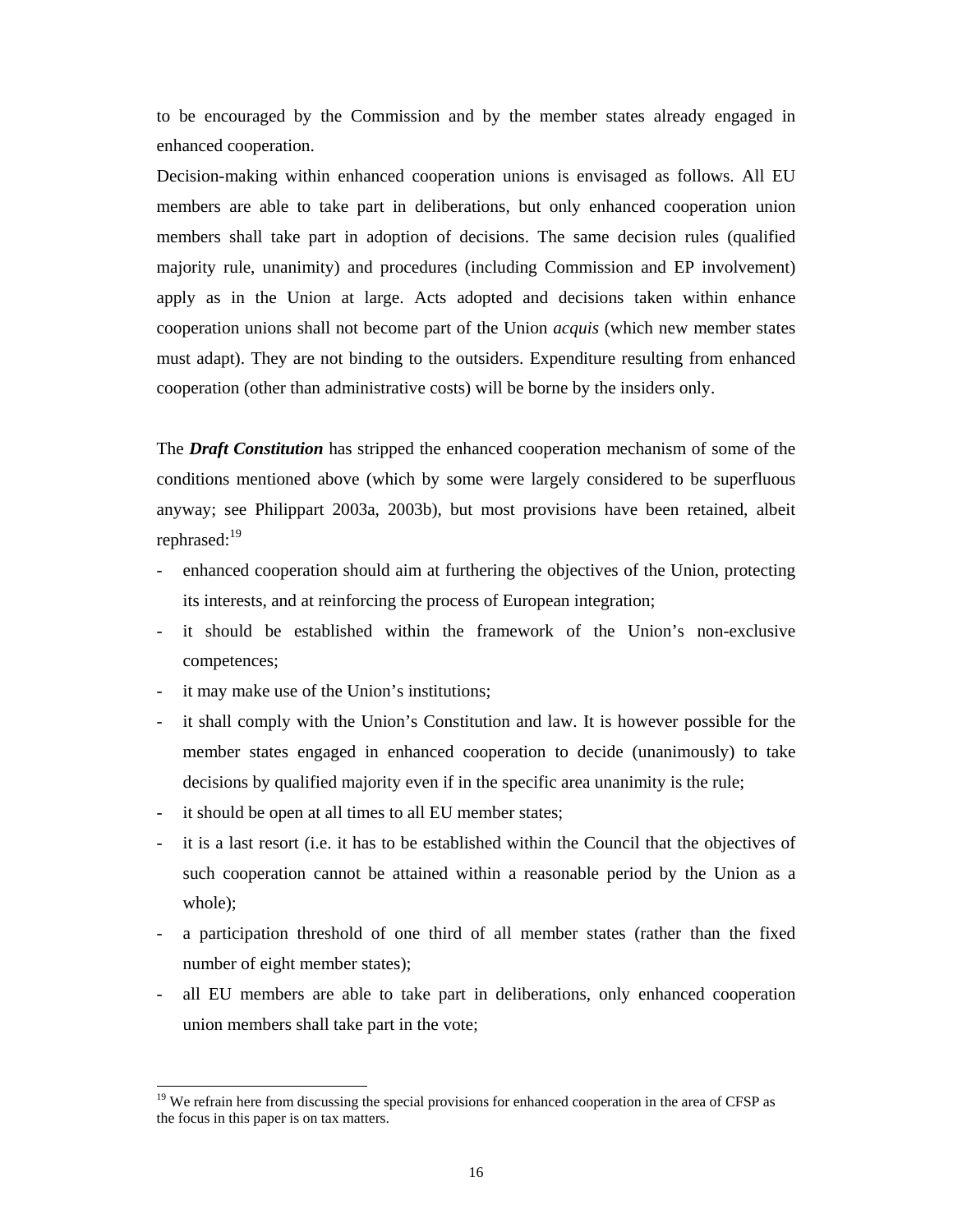- acts adopted and decisions taken within enhanced cooperation unions shall not become part of the Union *acquis* (which new EU member states must adapt upon accession). They are not binding to the outsiders, but EU members wishing to join the enhanced cooperation at a later stage have to adapt the enhanced cooperation *acquis*;
- it must not undermine the internal market nor economic, social and territorial cohesion, and it shall not distort competition;
- enhanced cooperation must respect the competences, rights, and obligations of the outsiders;
- expenditure resulting from enhanced cooperation (other than administrative costs) will be borne by the insiders only;
- the Council grants authorization to proceed with enhanced cooperation by a European decision, upon a proposal from the Commission, and after obtaining consent of European Parliament. The Councils decides with qualified majority;
- under the draft Treaty it is possible for states engaged in enhanced cooperation to put aside the unanimity rule as decision rule in areas such as direct taxation and social policy, and make decisions using a qualified majority rule.

Both under the Nice Treaty and the draft Constitutional Treaty an important role is played by the European Commission.<sup>20</sup> First, the Commission is to pass a request for enhanced cooperation to the Council by means of a Commission proposal. Secondly, the Commission vets any later applications of member states wanting to join the sub-group.

### **6. Possible effects of enhanced cooperation in corporate taxation**

Suppose that a sub-set of EU countries would engage in further corporate tax coordination, within the enhanced cooperation framework (hereafter labelled: ECUCT, Enhanced Cooperation Union for Corporate Taxation). Such coordination could entail:

- full base and rate harmonisation of their corporate tax systems  $(A)$ ;
- base harmonisation only (B);

 $\overline{a}$ 

- introduction of a CCCTB next to the corporate tax systems already in place  $(C)$ .<sup>21</sup>

What would the effects of such harmonisation be?

 $20$  See Federal Trust (2005) for a discussion of the possible functioning of some other institutions under flexibility.

<sup>&</sup>lt;sup>21</sup> A CCCTB would necessitate formula appointment of taxable profits. See Sørensen (2004) for an analysis of the specific economic effects of formula appointment.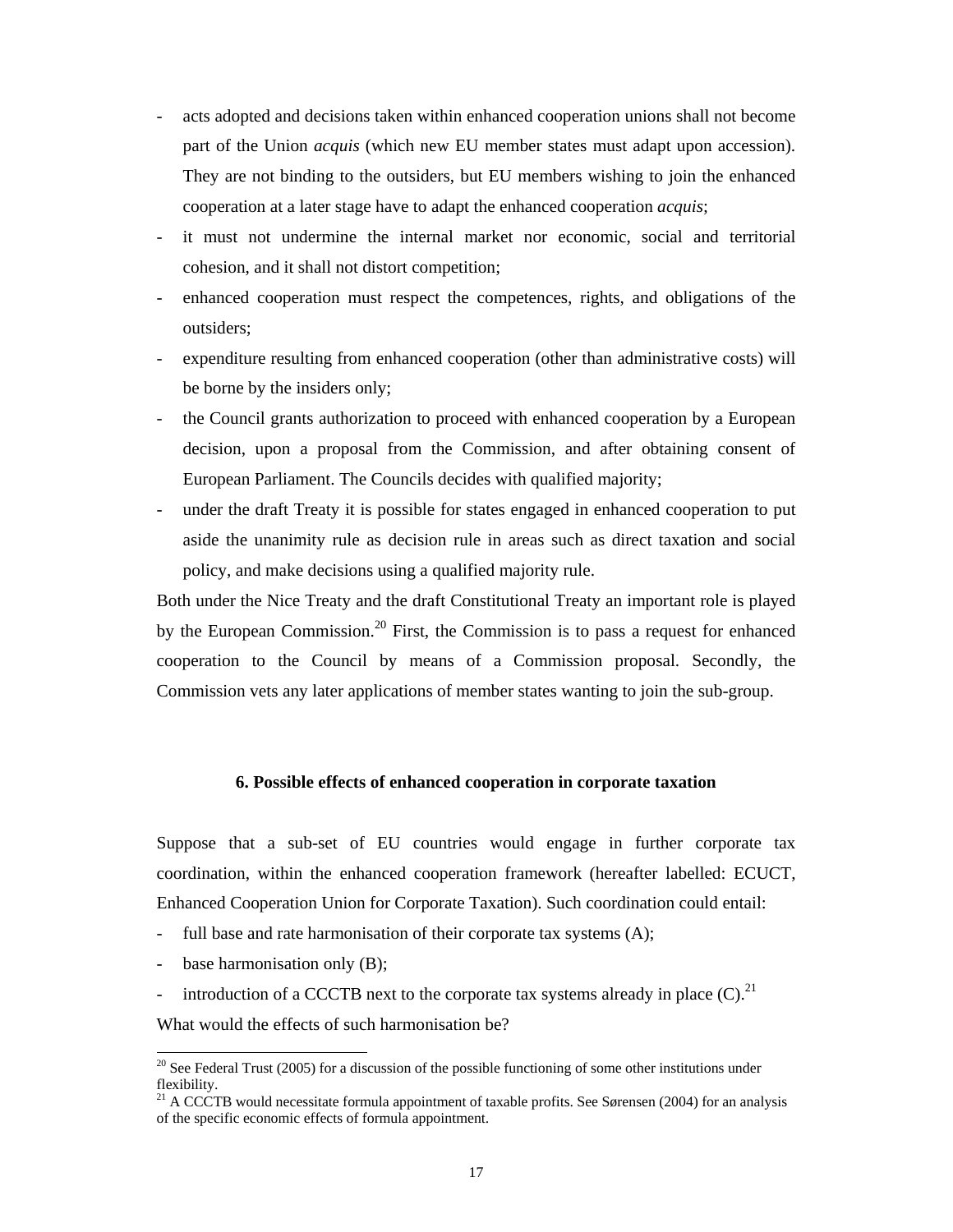### *1. Reduction of corporate tax compliance costs within the ECUCT*

Firstly, in all cases (A, B and C) we would expect a reduction of transaction costs for companies already operating across borders within the ECUCT. As such compliance costs are a deadweight loss to companies, such reduction represents a straightforward welfare gain for companies involved, which –in a competitive environment- should translate into lower prices and welfare gains for consumers.

### *2. Increase in cross-border trade within the ECUCT*

High compliance costs do not only represent a deadweight loss, they also operate as a barrier to trade. Cross-border economic activities within the ECUCT are expected to increase with harmonisation.

#### *3. More efficient allocation of capital across the ECUCT*

 $\overline{a}$ 

If cross-country differences in effective tax rates would be reduced (which may happen to a certain extent in cases B and C, and fully in case A), this will lead to a more efficient allocation of capital across the ECUCT (Sørensen, 2004). Jensen & Svensson (2004) have shown that this effect is indeed larger with full harmonisation than with just tax base harmonisation.

#### *4. GDP changes coupled with tax revenue changes (due to changes in tax burden)*

Harmonisation of effective tax rates (due to base or base+rate harmonisation) will increase the tax burden in some ECUCT members and decrease the tax burden in other countries. A larger tax burden will result in higher tax revenues at a lower GDP; a lower tax burden will result in lower tax revenues at a higher GDP.

Jensen & Svensson (2004) have made estimations of the effect of enhanced cooperation with full corporate tax harmonisation (our case A), between respectively the "old" EU-15, Eurozone and a EU-11-group.<sup>22</sup> If these groups are expected to harmonize their tax rate on 31%, 31.5% and 33% respectively (based on unweighted averages of current rates), this implies losses in GDP and gains in tax revenues. If harmonisation takes place using weighted averages of current rates there is an increase in GDP and a loss of tax revenues.

<sup>&</sup>lt;sup>22</sup> Consisting of Austria, Belgium, Finland, France, Germany, Greece, Italy, Luxembourg, Portugal, Spain and Sweden. According to Jensen & Svensson, this grouping is based on common views on tax accounting issues.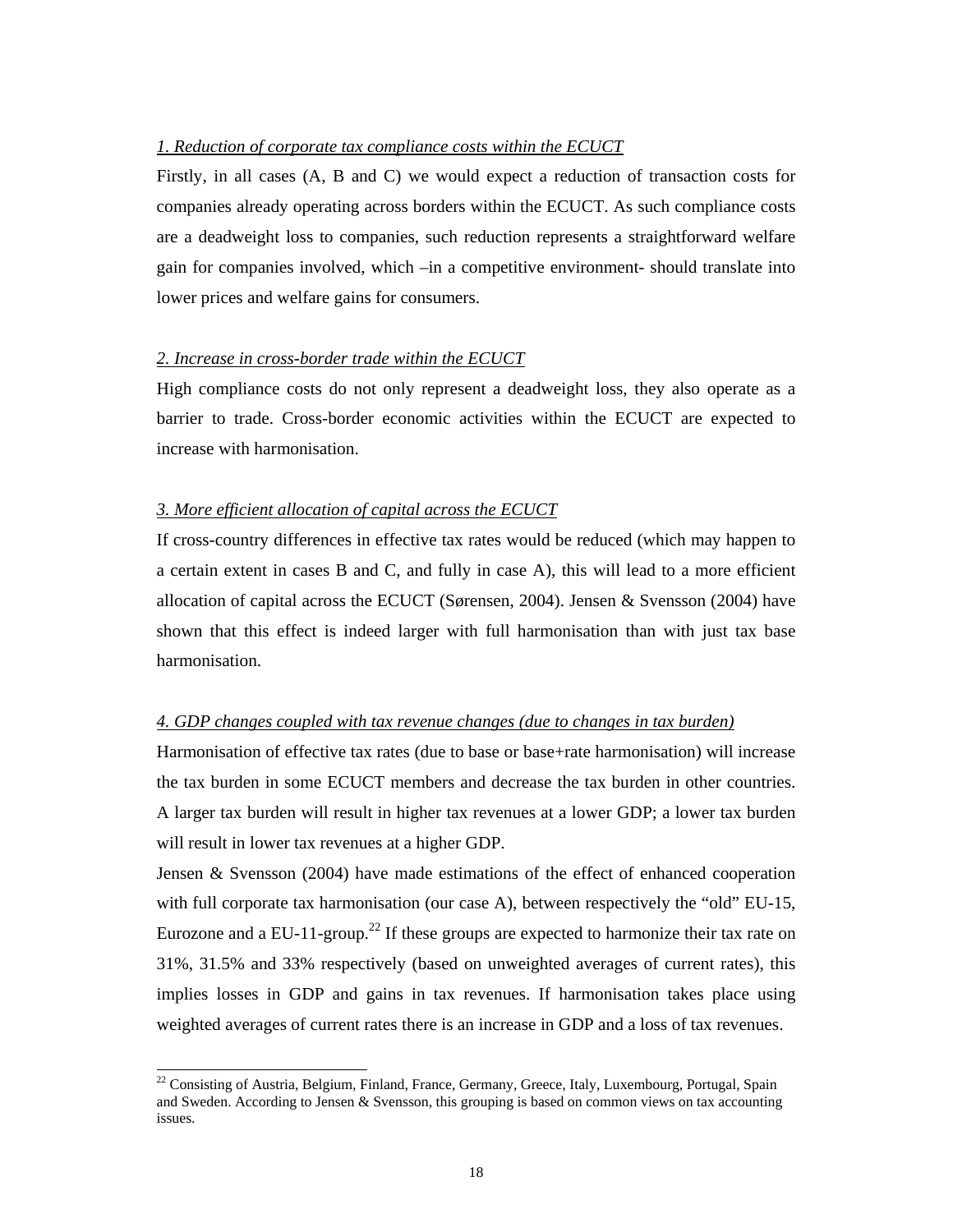The magnitude of these effects depends largely on the effect enhanced cooperation will have on Germany. Germany currently has a high corporate tax rate, as figure 2 shows.



*Figure 2: Effective top statutory tax rate on corporate income (in %, 2005)* 

*Taken from European Commission (2005:36)* 

At the same time, Germany has a very low ratio of corporate tax revenues to GDP, as table A1 shows (see Appendix). Any harmonisation of corporate tax bases will drastically increase the German base, and will lead to a sharp increase in the ECUCT tax burden, regardless of the composition (as long as Germany is in). To reach positive GDP effects harmonisation should take place in such a way that the full magnitude of the largest economy in Europe is taken into account.

Table 2 shows the overall outcomes of the simulations done by Jensen & Svensson.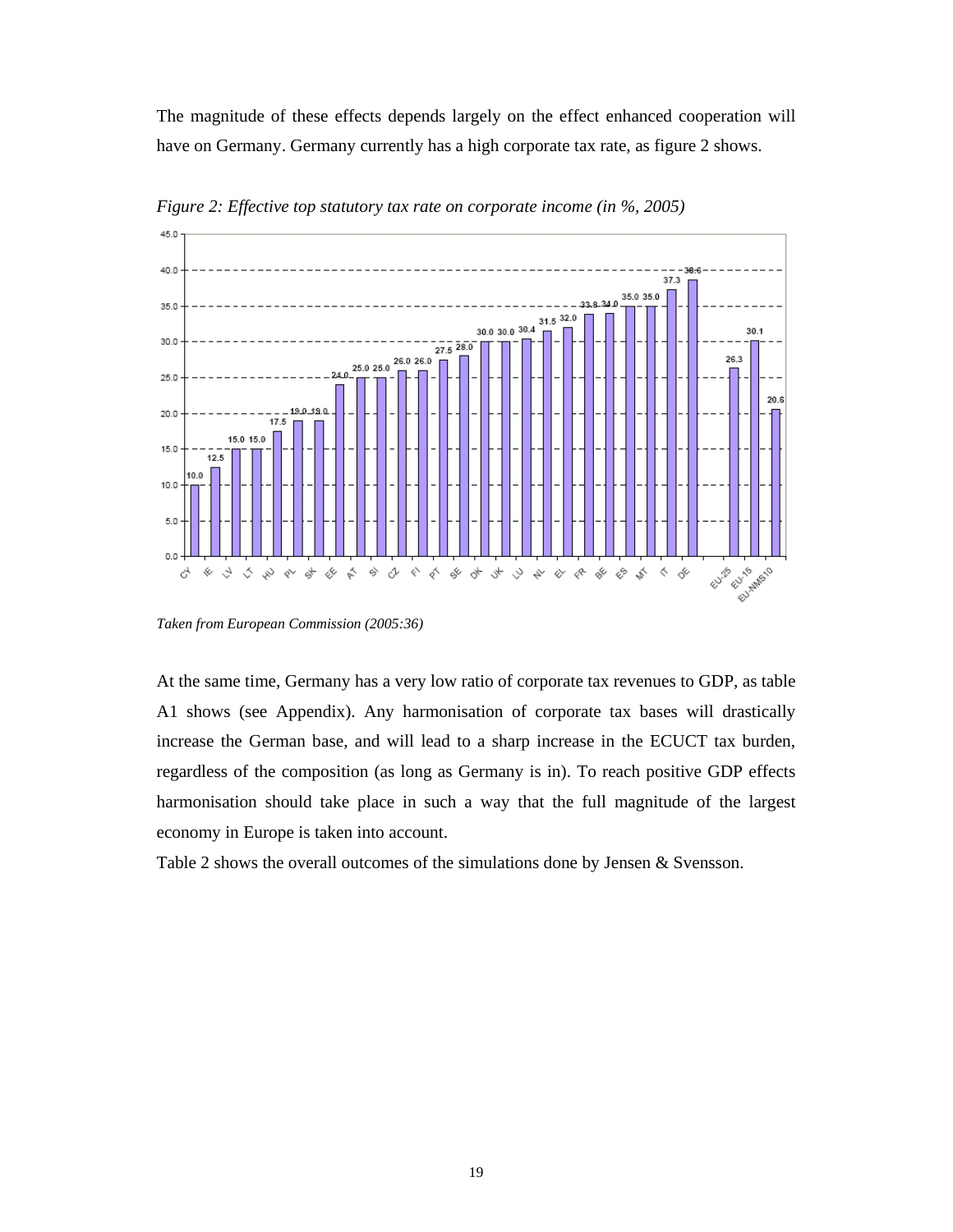#### *Table 2: Comparison of enhanced cooperation scenarios*

|                 |         |                     | <b>Full harmonisation</b> | Tax base<br>harmonisation |                   |         |                    |         |         |
|-----------------|---------|---------------------|---------------------------|---------------------------|-------------------|---------|--------------------|---------|---------|
|                 |         | Unweighted averages |                           |                           | Weighted averages |         | Unweighted average |         |         |
|                 | EU15    | Euro-z              | EU15A                     | EU15                      | Euro-z            | EU15A   | EU15               | Euro-z  | EU15A   |
| GDP             | $-0.05$ | $-0.16$             | $-0.40$                   | 0.44                      | 0.53              | 0.52    | $-0.53$            | $-0.69$ | $-0.76$ |
| Welfare         | 0.09    | 0.09                | 0.04                      | 0.10                      | 0.10              | 0.09    | $-0.05$            | $-0.07$ | $-0.08$ |
| Tax<br>revenues | 0.05    | 0.24                | 0.38                      | $-0.20$                   | $-0.13$           | $-0.15$ | 0.28               | 0.52    | 0.55    |

Note: The table shows percentage changes in subgroup totals. Government budgets are balanced by adjusting income transfers. Full harmonisation refers to harmonisation of both the corporate tax rate and tax base. Euro-z refers to the Euro zone.

Source: CETAX simulations.

*Taken from Jensen & Svensson (2004:35) "Welfare" refers to the efficiency gain due to decreased tax rate differentials.* 

#### *5. Distortion of preferences*

ECUCT members will suffer welfare losses due to distortion of their individual taxation preferences, which have to make way for collective ECUCT preferences. These preferences concern the overall importance of the corporate income tax in the national tax system (see table A2. in the appendix for details) and the size and level of base and rates, but also very specific corporate tax system features (tax facilities, loopholes, aimed at promoting certain activities (green investments, company child care et cetera).

### *6. Negative externalities on the outsiders*

The ECUCT could induce negative externalities on EU members outside the ECUCT (Dewatripont c.s., 1995), in terms of undermining the internal market, thwarting economic, social and territorial cohesion, and distorting competition. Although these possible negative effects are often mentioned (and, as was shown in section 5, constitute a formal barrier to establishing enhanced cooperation), there is no economic analysis available to make further interferences into their likelihood and magnitude.

#### *7. Positive externalities on the outsiders and on EU (integration) at large*

Another possibility is a positive externality: the ECUCT will pave the way for the countries left behind temporarily. These countries can benefit from the experimentation and learning on the pros and cons of cooperate tax harmonisation by the ECUCT members (Dewatripont cs., 1995).

The possibility that enhanced cooperation in one field, by one group of countries, will extend to other areas and will thus benefit other countries has been put forward by *inter*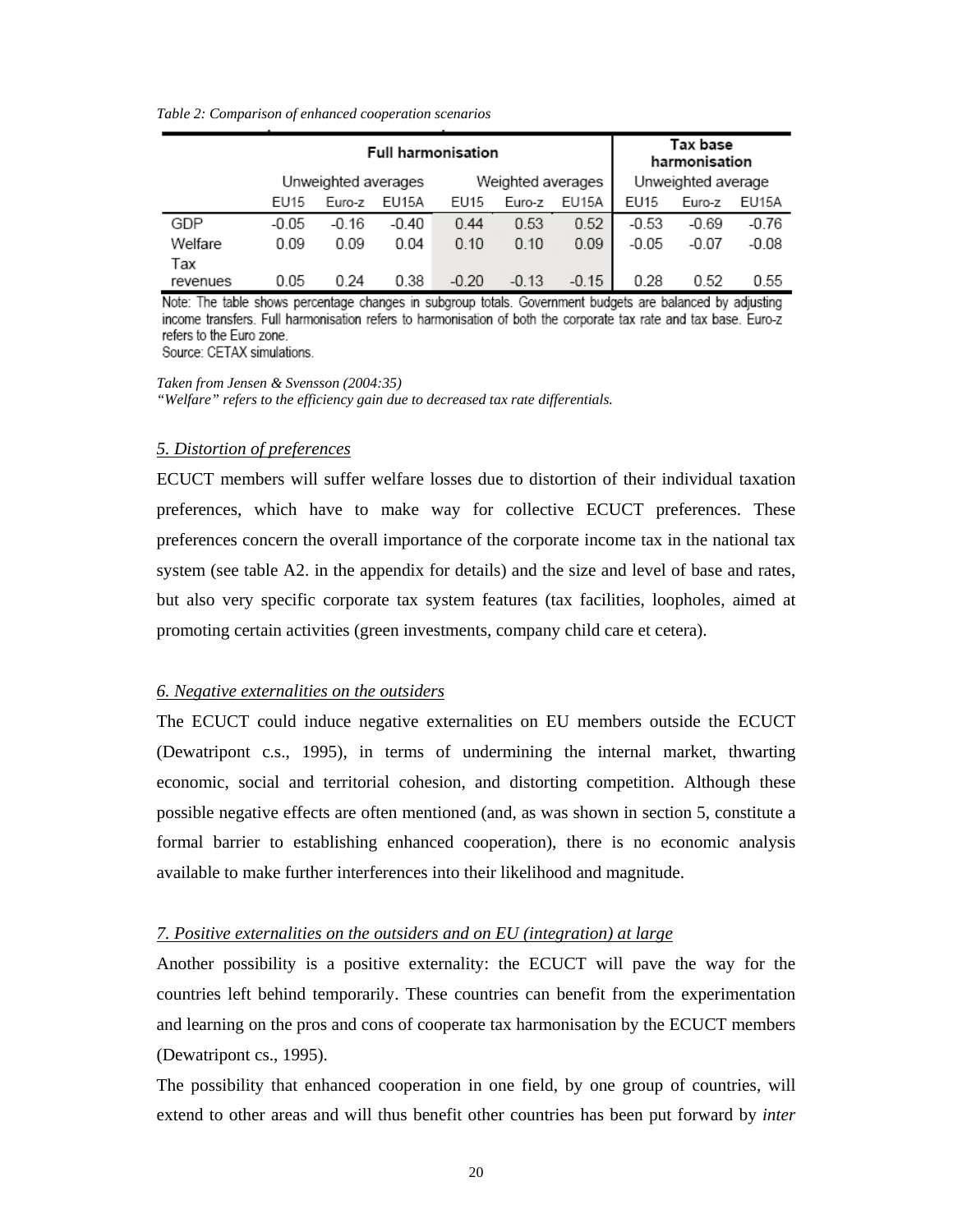*alia* Baldwin (1993) who uses the term "domino effect", by Pisany-Ferry (1995) who talks of a "centripetal force" and by Gomes de Andrade (2005) who uses the term "pull effect". Besides this it may well be that those member states that do not wish to participate will do so because they feel their tax systems in specific areas should be more 'tax-payer friendly' than the ECUCT allows for; outsiders can choose to remain outside the ECUCT for reasons of tax competition.

### *8. First-mover advantage*

Bordignon & Brusco (2003) and Bordignon (2005) have argued that the effects of enhanced cooperation should be assessed in a dynamic and stochastic context. Stochastic refers to the possibility that countries that may not want to join the ECUCT at  $t_1$  may decide to do so at t<sub>2</sub>. Dynamic refers to the influence of  $t_1$  on  $t_2$ : what happens today is going to affect what happens tomorrow. Their argument is that even with no negative externalities taking place as such at  $t_1$  or at  $t_2$ , enhanced cooperation may induce a welfare loss on outsiders because the first movers set the example which second movers must follow. In that way a relatively homogeneous but small group of countries can enforce their preferences on the larger group. The Treaty provisions, which were discussed in section 5, indeed enable first movers to create the *acquis*.

Suppose that the ECUCT consists of countries only with relatively high tax rates (including Germany, France), and with the establishment of enhanced cooperation a common relatively high corporate tax rate is established based on (weighted) averages of the participating countries. Any other country wishing to join the ECUCT at a later stage will be confronted by the need to sharply increase its rate. What goes for the initial choice of rates goes for all other choices the ECUCT makes on system and base issues as well.

Of course the Treaty to a certain extent deals with this problem by allowing outsiders to take part in the deliberations within the ECUCT and by allocating to the Commission (and to a lesser extent European Parliament) the task to guard the interests of all EU member states.

### *9. Agglomeration effect of multi-speed integration*

One of the fears in this regard is that enhanced cooperation may lead to a permanent divide between insiders and outsiders, between a rich core and a poor periphery. Martin & Ottaviano (1995) argue that the outcome will probably depend on the level of labour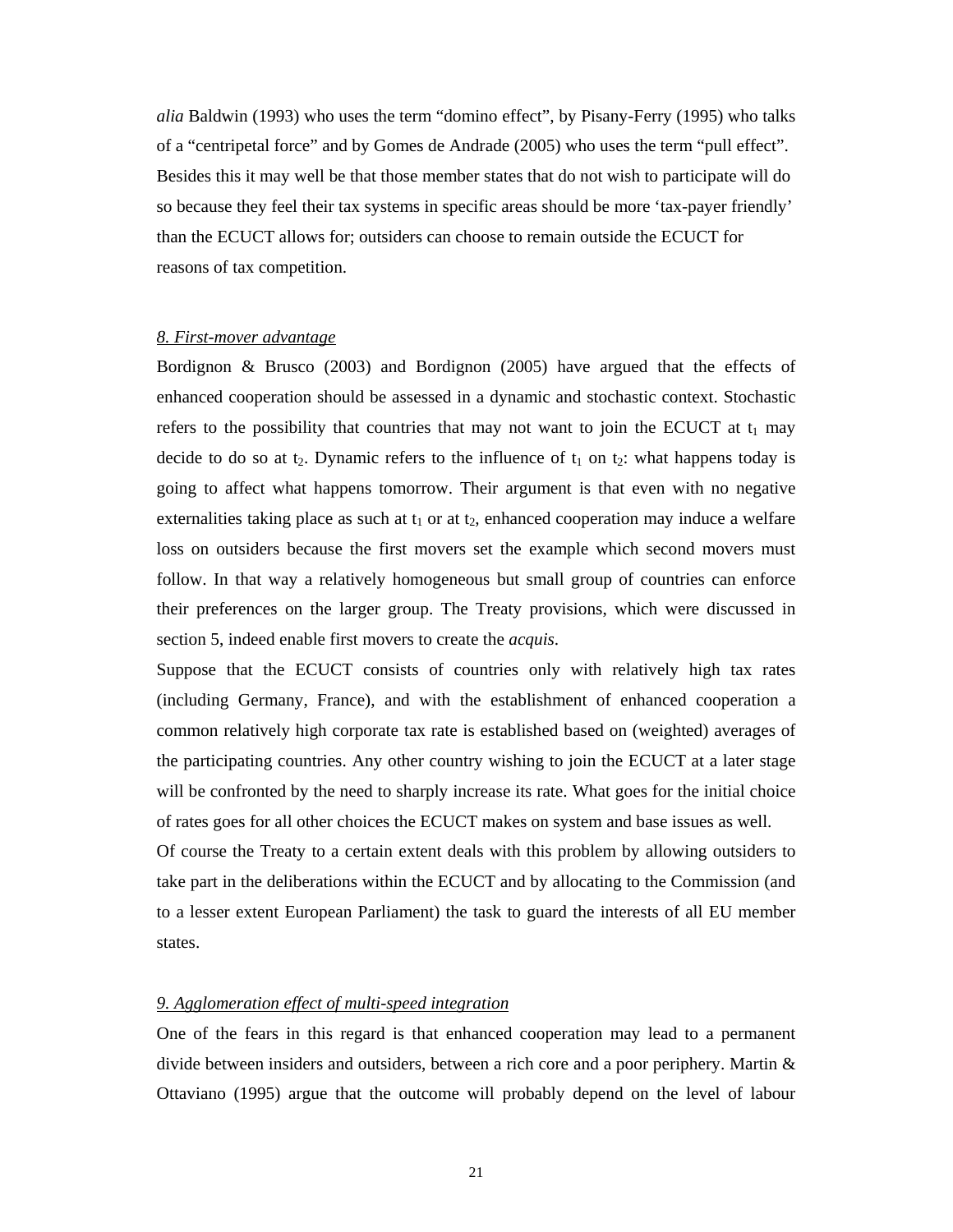mobility. If capital is foot-loose and labour is sticky, the analysis of the effects of a reduction of transaction costs within the enhanced cooperation zone (they do not focus specifically on corporate taxation) can be limited to the issue of re-location of firms in relation to income convergence/divergence. If there is a tendency to re-locate from the outside to the inside of the enhanced cooperation zone, outsiders will suffer an initial economic blow, will have to catch up and have to think about the proper timing (in terms of income convergence) of joining the club. If labour is mobile as well, permanent divergence of incomes is likely, which Martin & Ottaviano have labelled the "agglomeration effect of multi-speed integration".

Table 3 summarizes the possible effects.

| Range of effect  | Effect                                       | Positive/negative                 |
|------------------|----------------------------------------------|-----------------------------------|
| Within ECUCT     | Reduced deadweight loss in company tax       | $^{+}$                            |
|                  | compliance costs                             |                                   |
|                  | Increased trade                              | $^{+}$                            |
|                  | More efficient allocation of capital         | $^{+}$                            |
|                  | GDP change $\leq$ tax revenue change, due to | $+/-$ , but differences between   |
|                  | harmonization of base/rate                   | particpants                       |
|                  | Preference distortion                        |                                   |
| Effect vis-à-vis | Negative externalities                       | -- for outsiders                  |
| outsiders        | Positive externalities                       | + for outsiders                   |
|                  | First-mover advantage                        | + for insiders ; -- for outsiders |
|                  | Agglomeration effect                         | + for insiders ; -- for outsiders |

*Table 3: Possible effects of enhanced cooperation in corporate taxation* 

#### **7. Conclusion**

This paper has offered only a tentative treatment of possibilities for and possible effects of sub-integration concerning corporate taxation. As far as these possible effects are concerned we can quote Bordignon (2005:9): "This is basically all we have on  $ECAs<sup>923</sup>$ . Much remains to be done. However, three general conclusions can be made.

First, alternative (sub-)integration is currently the main way to deal with direct tax coordination problems by EU member states. Given the substantive and procedural requirements for enhanced cooperation, this approach remains valid, even with these requirements having been relaxed by the Nice Treaty (and consequently by the draft

l

<sup>&</sup>lt;sup>23</sup> ECAs are Enhanced Cooperation Associations.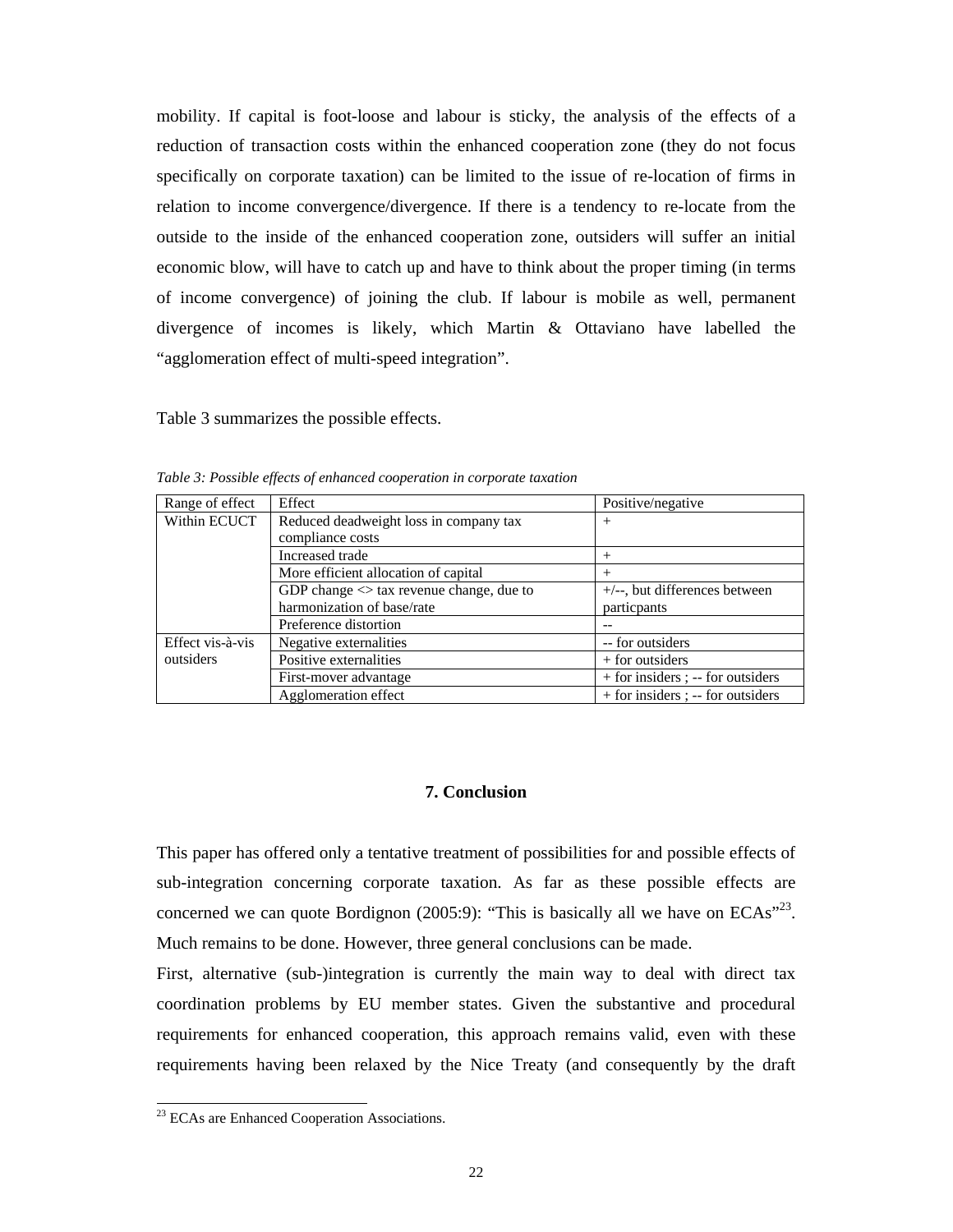Constitutional Treaty). Countries interested in pursuing the idea of a CCCTB could relatively easily either engage in an *inter se* formal agreement (multi-lateral tax treaty) or use the Code of Conduct instrument.

Secondly, enhanced cooperation under the Nice Treaty (as well as under the draft Constitutional Treaty) creates a partial *acquis* resulting in a first-mover advantage. On the one hand, such an advantage could be an incentive for hesitant member states to participate in the ECUCT from day one, or to promote moves forward for the EU as a whole. On the other hand, it creates rigidity at later stages. It should be made possible to make the partial *acquis* negotiable upon accession to ECUCT by newcomers.

Thirdly, the actual composition of the ECUCT is of great importance. There are considerable differences in tax rates and systems between the member states that currently support the idea of a CCTB (Austria, France, Belgium, Germany, Luxembourg, Italy, and Hungary), with the German economy posing its own problems in terms of being an outlier in this field. Just as with Optimal Currency Areas and the EMU, further research should done on optimal ECUCTs.

#### -0-0-0-0-0-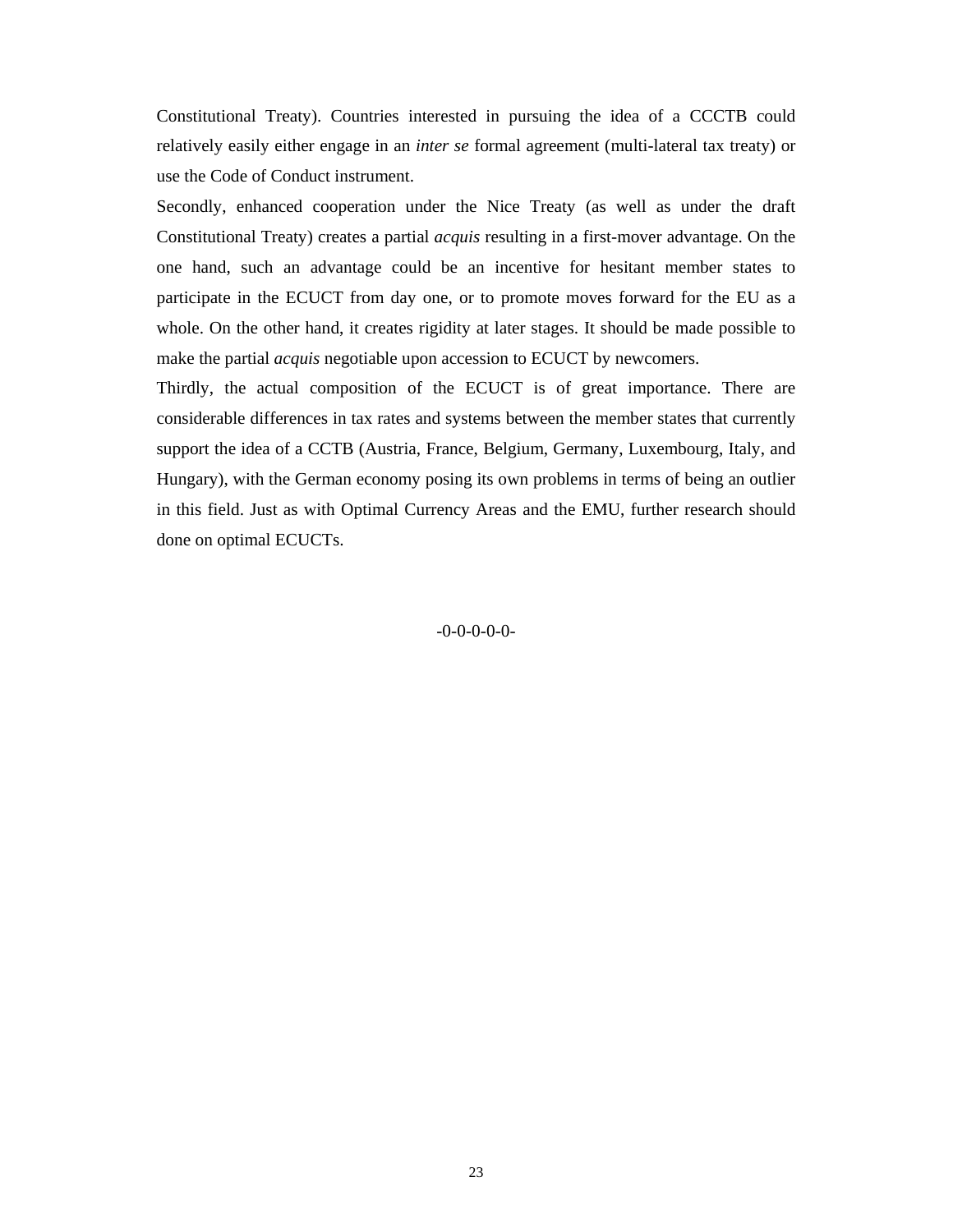#### **References**

- Baldwin, R.E. (1993), *A Domino Theory of Regionalism*, NBER Working Paper No. W4465, September 1993.
- Bordignon, M. (2005), *Institutional aspects of EU organization: an economic analysis*, paper prepared for the CESifo-Delphi 2004 Conference, January 2005.
- Bordignon, M. and S. Brusco (2003), *On Enhanced Cooperation*, CESifo Working Paper No. 996, July 2003.
- Bradley, K. (2001), "Institutional design in the treaty of Nice", in: *Common Market Law Review*, 38 (2001), p. 1095-1124.
- Dewatripont, M. c.s. (1995), *Flexible Integration: Towards a More Effective and Democratic Europe*, CEPR, London, 1995.
- European Commission (2001), *Tax policy in the European Union Priorities for the years ahead*, Communication from the Commission to the Council, the European Parliament and the Economic and Social Committee, Brussels, 23/5/2001, COM (2001) 260 final.
- European Commission (2005), *Structures of the taxation systems in the European Union*, Directorate-General Taxation and Customs Union, Brussels, 2005.
- European Commission (2006), *Implementing the Community Lisbon Programme: Progress to date and next steps towards a Common Consolidated Corporate Tax Base (CCCTB)*, Brussels, 5.4.2006, COM(2006) 157 final.
- European Parliament (2003), *Taxation in Europe: recent developments*, Working Paper Directorate-General for Research, Economic Affairs Series, ECON 131 EN, 2003.
- Federal Trust (2005), *Flexibility and the future of the European Union*, October 2005.
- Finkenzeller, M. and Chr. Spengel (2004), *Measuring the Effective Levels of Company Taxation in the New Member States: A Quantitative Analysis*, Working paper n°7, European Commission, Directorate-General for Taxation and Customs Union, Brussels, December 2004.
- Gomes de Andrade, N.N. (2005), "Enhanced Cooperation: the Ultimate Challenge of Managing Diversity in Europe", in: *Intereconomics*, July/August 2005, p. 201-216.
- Groenendijk, N.S. (1999), "Tax co-ordination and the enlargement of the European Union", in: *Journal for Institutional Innovation, Development and Transition*, 3 (1999), p. 55-73.
- Groenendijk, N.S. (2003), *Limited ambitions. The new EU Constitution and decisions concerning taxation in the EU after enlargement*, paper presented at "Tax Policy in EU Candidate Countries On the Eve of Enlargement", Eurofaculty, 12-14 September 2003, Riga, Latvia
- Jaeger, Th. (2002), "Enhanced Cooperation in the Treaty of Nice and Flexibility in the Common Foreign and Security Policy", in: *European Foreign Affairs Review*, 7 (2002), p. 297-316.
- Jensen, J. and P. Svensson (2004), *Economic effects of tax cooperation in enlarged European Union. Simulations of corporate tax harmonisation and savings tax coordination*, European Commission, DG Taxation and Customs Union & Copenhagen Economics, October 2004.
- Lansdaal, A. (2002), "Differentiation or Enhanced Cooperation. Formalizing Flexibility", in: A. Schrauwen (ed.), *Flexibility in constitutions: forms of closer cooperation in federal and non-federal settings*, Amsterdam: Europa Law Publishing, 2002, p. 47-57.
- Meussen, G. (2002), "The EU-fight against harmful tax competition; future developments", in: *EC Tax Review*, 2002/3, p. 157-159.
- Murphy, D.T. (2003), "Closer or enhanced cooperation: Amsterdam or Nice, in: *Georgia Journal of International and Comparative Law*, 31 (2003), p. 265-319.
- Philippart, E. (2003a), *A new mechanism of enhanced co-operation for the enlarged European Union*, Research and European Issues No. 22, Notre Europe, March 2003.
- Philippart, E. (2003b), *Optimising the Mechanism for 'Enhanced Cooperation' within the EU: Recommendations for the Constitutional Treaty*, CEPS Policy Brief No. 33, Brussels, May 2003.
- Philippart, E. and M. Sie Dhian Ho (2000), *The pros and contras of 'closer cooperation' within the EU. Argumentation and recommendations*, Working Document 104, The Hague: WRR, 2000
- Philippart, E. and M. Sie Dhina Ho (2003), "Flexibility and the new constitutional treaty of the European Union", in: J. Pelkmans, M. Sie Dhian Ho and B. Limonard (eds), *Nederland en de Europese grondwet*, Amsterdam: Amsterdam University Press, 2003, p. 109-154.
- Pisany-Ferry, J. (1995), "L'Europe à géometrie variable : une analyse économique », in : *Politique Étrangére*, 1995, p. 447-465.
- Ruta, M. (2005), "Economic theories of political (dis)integration, in: *Journal of Economic Surveys*, 19 (2005), p. 1-21.
- Scharpf, F. (2003), *Problem Solving Effectiveness and Democratic Accountability in the EU*, MPIfG Working Paper 03/1, February 2003.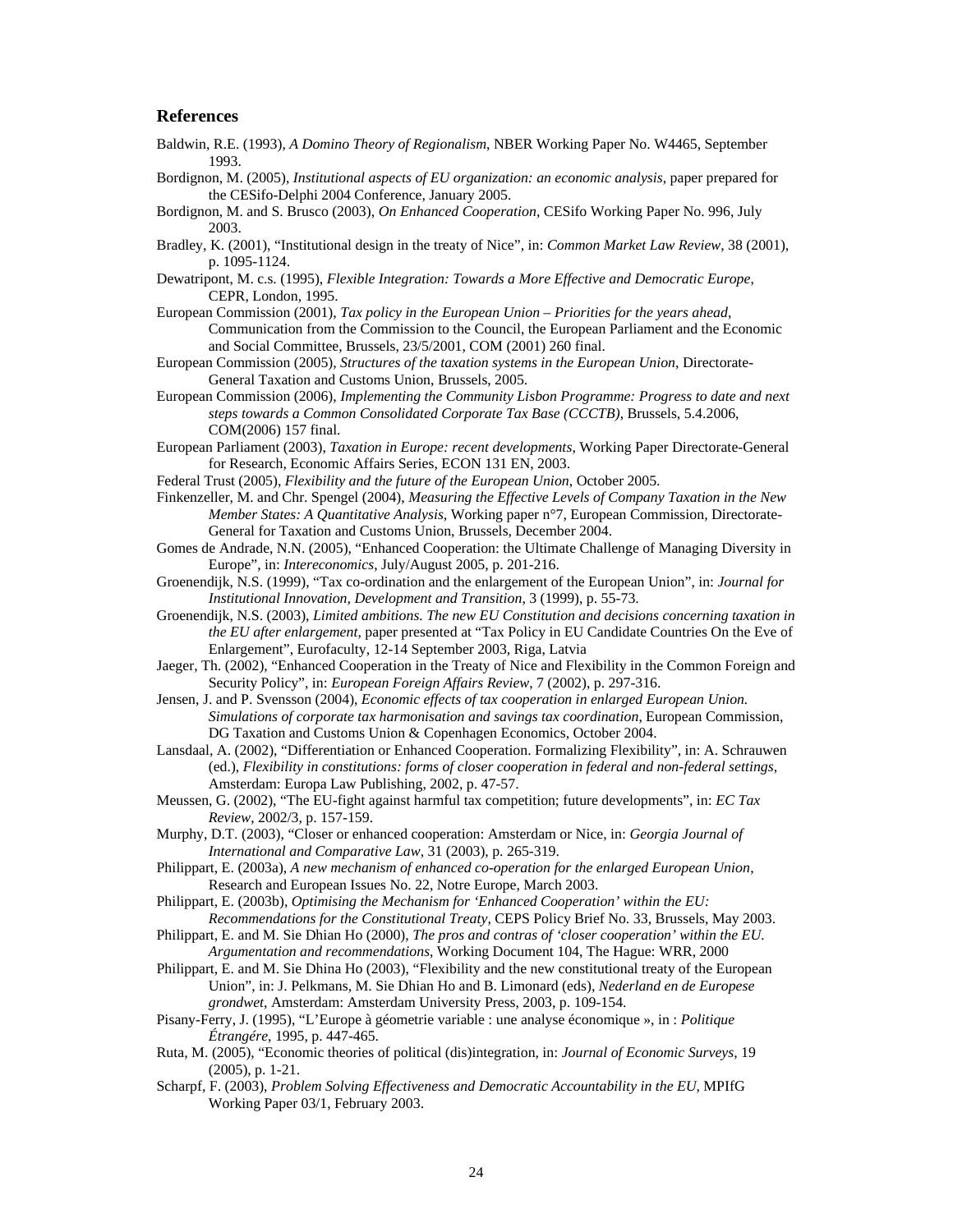- Sørensen, P.B. (2004), "Company Tax Reform in the European Union": in: *International Tax and Public Finance*, 11 (2004), p. 91-115.
- Su, H. (2005a), *Politics of Differentiated Integration: A Comparative Study of Enhanced Cooperation in the EU and the Pathfinder in APEC*, paper EUSA 9th Biennial Conference, Austin, Texas, 2005.
- Su, H. (2005b), "The Dynamics of Widening on the Deepening of the European Union The Constitutionalization of Enhanced Cooperation", in: *EURAMERICA*, 35 (2005), p. 501-545.
- Wallace, H. (1998), "Coming to terms with a larger Europe: Options for economic integration", in: J. Zysman and A. Schwartz (eds), *Enlarging Europe: The Industrial Foundations of a New Political Reality*, University of California, International and Area Studies Digital Collection Research Series #99, 1998, p. 321-348.
- Wallace, H. and W. Wallace (1995), *Flying together in a larger and more diverse European Union*, Working Document 87, The Hague: WRR, 1995
- Witte, B. de (2004), "Future paths of flexibility" enhanced cooperation, partial agreements and pioneer groups", in: J.W. de Zwaan, J.H. Jans and F.A. Nelissen (eds), *The European Union. An Ongoing Process of Integration*, The Hague: TMC Asser Press, 2004, p. 141-153.
- Wyplosz, Ch. (2005), *Has Europe lost its heart?*, paper, Warsaw: CASE, April 2005.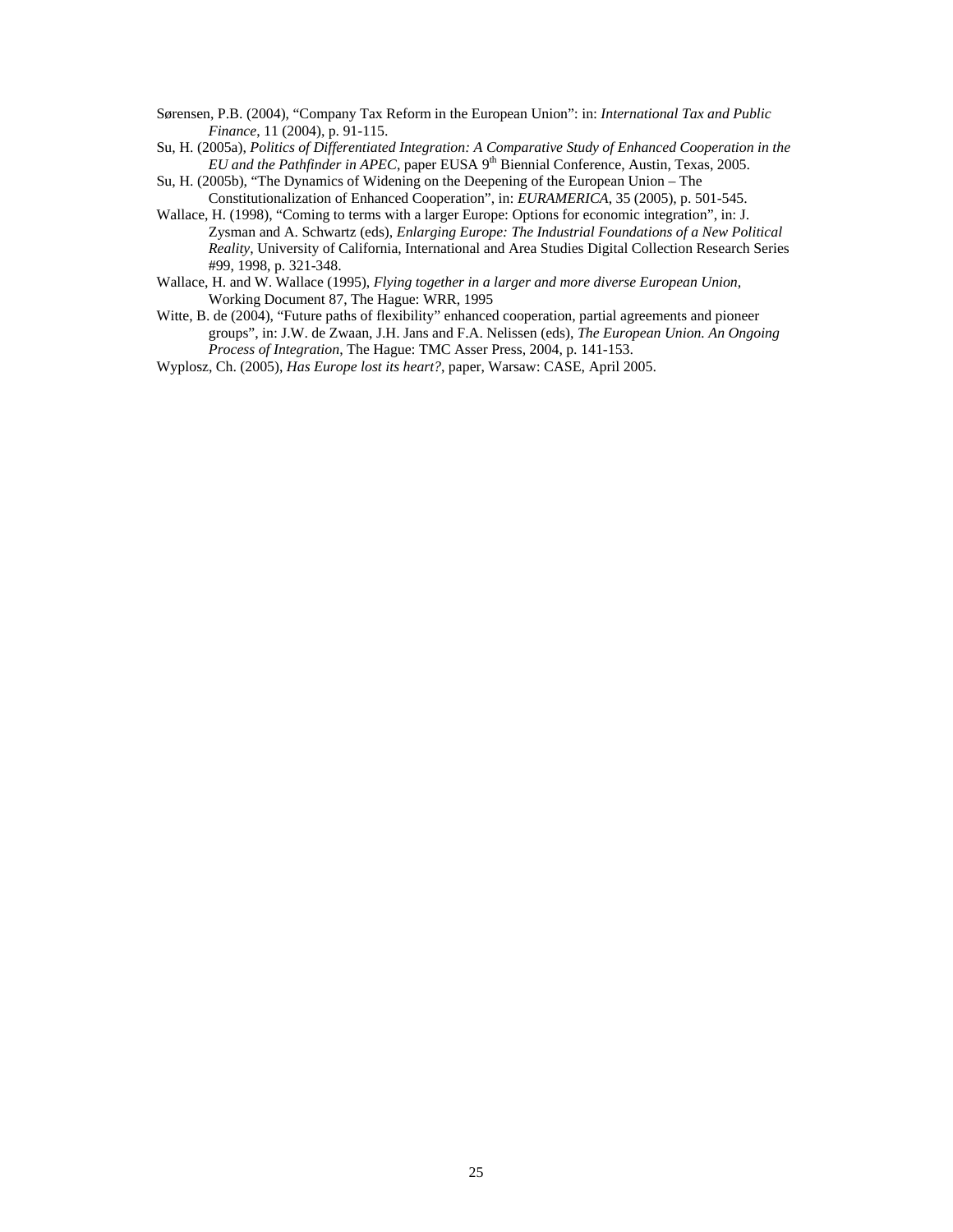## *APPENDIX*

|                             |      |      |      |      |      |      |      |      |      | Average   | Change <sup>1</sup> | Difference <sup>2)</sup> |
|-----------------------------|------|------|------|------|------|------|------|------|------|-----------|---------------------|--------------------------|
|                             | 1995 | 1996 | 1997 | 1998 | 1999 | 2000 | 2001 | 2002 | 2003 | 1995-2003 |                     | 1995-2003 1995 to 2003   |
|                             |      |      |      |      |      |      |      |      |      |           |                     |                          |
| BE                          | 2.4  | 2.7  | 2.9  | 3.4  | 3.3  | 3.3  | 3.2  | 3.1  | 2.9  | 3.0       | 2.2                 | 0.5                      |
| CZ                          | 4.6  | 3.4  | 3.9  | 3.4  | 3.9  | 3.5  | 4.2  | 4.4  | 4.6  | 4.0       | 1.6                 | 0.0                      |
| DK                          | 2.0  | 2.3  | 2.6  | 2.8  | 3.0  | 2.4  | 3.1  | 2.9  | 2.8  | 2.7       | 3.8                 | 0.8                      |
| DE                          | 0.9  | 1.2  | 1.3  | 1.4  | 1.5  | 1.7  | 0.6  | 0.6  | 0.8  | 1.1       | $-7.1$              | $-0.2$                   |
| EE                          | 2.4  | 1.6  | 1.8  | 2.4  | 2.0  | 1.0  | 0.7  | 1.2  | 1.7  | 1.6       | $-8.5$              | $-0.7$                   |
| EL                          | 2.6  | 2.3  | 2.6  | 3.1  | 3.5  | 4.6  | 3.8  | 3.7  | 3.3  | 3.3       | 5.9                 | 0.7                      |
| ES                          | 1.9  | 2.1  | 2.8  | 2.6  | 3.0  | 3.2  | 3.0  | 3.4  | 3.3  | 2.8       | 6.7                 | 1.4                      |
| <b>FR</b>                   | 1.8  | 2.0  | 2.3  | 2.3  | 2.7  | 2.8  | 3.1  | 2.6  | 2.2  | 2.4       | 4.2                 | 0.4                      |
| ΙE                          | 2.8  | 3.1  | 3.2  | 3.4  | 3.8  | 3.8  | 3.6  | 3.8  | 3.8  | 3.5       | 3.6                 | 1.1                      |
| IT                          | 3.4  | 3.8  | 4.2  | 2.5  | 2.8  | 2.4  | 3.0  | 2.6  | 2.2  | 3.0       | $-6.0$              | $-1.2$                   |
| CY                          | 4.0  | 4.5  | 4.4  | 5.0  | 6.0  | 6.3  | 6.3  | 6.0  | 4.4  | 5.2       | 3.6                 | 0.3                      |
| LV                          | 1.8  | 1.9  | 2.2  | 2.3  | 2.1  | 1.6  | 1.9  | 1.9  | 1.5  | 1.9       | $-2.4$              | $-0.4$                   |
| LT                          | 1.3  | 1.2  | 1.6  | 1.3  | 0.8  | 0.7  | 0.5  | 0.6  | 1.4  | 1.0       | $-7.5$              | 0.1                      |
| LU                          | 7.5  | 7.7  | 7.9  | 7.8  | 7.1  | 7.2  | 7.5  | 8.4  | 7.9  | 7.7       | 0.5                 | 0.4                      |
| HU                          | 1.9  | 1.8  | 1.9  | 2.2  | 2.3  | 2.2  | 2.4  | 2.4  | 2.2  | 2.1       | 3.1                 | 0.3                      |
| MT                          | 2.7  | 2.3  | 2.7  | 2.6  | 2.9  | 3.0  | 3.3  | 4.1  | 4.7  | 3.1       | 7.5                 | 2.0                      |
| <b>NL</b>                   | 3.3  | 4.1  | 4.6  | 4.5  | 4.6  | 4.4  | 4.4  | 3.7  | 3.2  | 4.1       | $-0.9$              | $-0.1$                   |
| AT                          | 1.6  | 2.1  | 2.2  | 2.3  | 2.0  | 2.2  | 3.3  | 2.4  | 2.3  | 2.3       | 3.9                 | 0.6                      |
| PL                          | 3.3  | 2.9  | 3.1  | 2.8  | 2.5  | 2.4  | 1.8  | 1.8  | 2.2  | 2.5       | $-7.2$              | $-1.1$                   |
| PT                          | 2.5  | 2.9  | 3.3  | 3.3  | 3.8  | 4.1  | 3.6  | 3.6  | 3.2  | 3.4       | 3.4                 | 0.7                      |
| SI                          | 0.5  | 0.7  | 1.0  | 1.0  | 1.1  | 1.2  | 1.2  | 1.5  | 1.9  | 1.0       | 12.9                | 1.3                      |
| SK                          | 6.1  | 4.2  | 3.7  | 3.4  | 3.0  | 2.9  | 2.4  | 2.7  | 2.8  | 3.5       | $-9.0$              | $-3.2$                   |
| FI                          | 2.3  | 2.8  | 3.5  | 4.3  | 4.4  | 6.0  | 4.3  | 4.3  | 3.5  | 4.0       | 5.9                 | 1.1                      |
| <b>SE</b>                   | 2.7  | 2.6  | 2.9  | 2.7  | 3.1  | 3.9  | 2.7  | 2.1  | 2.4  | 2.8       | $-1.3$              | $-0.3$                   |
| UK                          | 2.7  | 3.1  | 3.8  | 3.8  | 3.4  | 3.4  | 3.3  | 2.7  | 2.7  | 3.3       | $-1.4$              | 0.0                      |
| <b>NO</b>                   | 3.2  | 3.5  | 3.5  | 2.7  | 3.5  | 5.2  | 4.9  | 4.5  | 4.2  | 3.9       | 5.3                 | 1.0                      |
| EU25                        | 2.1  | 2.4  | 2.8  | 2.6  | 2.7  | 2.8  | 2.6  | 2.4  | 2.2  | 2.5       | 0.4                 | 0.2                      |
| EU15                        | 2.0  | 2.4  | 2.8  | 2.6  | 2.7  | 2.8  | 2.6  | 2.4  | 2.2  | 2.5       | 0.5                 | 0.2                      |
| Euro12                      | 1.9  | 2.3  | 2.6  | 2.3  | 2.6  | 2.7  | 2.5  | 2.3  | 2.1  | 2.4       | 0.8                 | 0.2                      |
| NMS <sub>10</sub>           | 3.3  | 2.8  | 2.9  | 2.8  | 2.7  | 2.5  | 2.3  | 2.5  | 2.7  | 2.7       | $-1.9$              | $-0.2$                   |
| EU25 (arithmetic average)   | 2.8  | 2.8  | 3.0  | 3.1  | 3.1  | 3.2  | 3.1  | 3.1  | 3.0  | 3.0       | 1.0                 | 0.2                      |
| EU15 (arithmetic average)   | 2.7  | 3.0  | 3.3  | 3.4  | 3.5  | 3.7  | 3.5  | 3.3  | 3.1  | 3.3       | 1.8                 | 0.4                      |
| Euro12 (arithmetic average) | 2.8  | 3.1  | 3.4  | 3.4  | 3.5  | 3.8  | 3.6  | 3.5  | 3.2  | 3.4       | 2.1                 | 0.5                      |
| NMS10 (arithmetic average)  | 2.9  | 2.4  | 2.6  | 2.6  | 2.7  | 2.5  | 2.5  | 2.7  | 2.7  | 2.6       | $-0.2$              | $-0.1$                   |
|                             |      |      |      |      |      |      |      |      |      |           |                     |                          |
| Ratio st.dev. and mean in % | 73.2 | 58.2 | 50.1 | 52.9 | 51.3 | 57.5 | 61.1 | 70.8 | 64.3 |           |                     | $-8.9$                   |
| Difference max. and min.    | 6.9  | 7.0  | 7.0  | 6.9  | 6.3  | 6.5  | 7.0  | 7.9  | 7.1  |           |                     | 0.2                      |

| Table A1: Corporate income tax as % of GDP |  |  |
|--------------------------------------------|--|--|
|                                            |  |  |

1) Estimated annual average growth rate in %. - 2) in %-points of GDP

*Taken from European Commission (2005:236)*